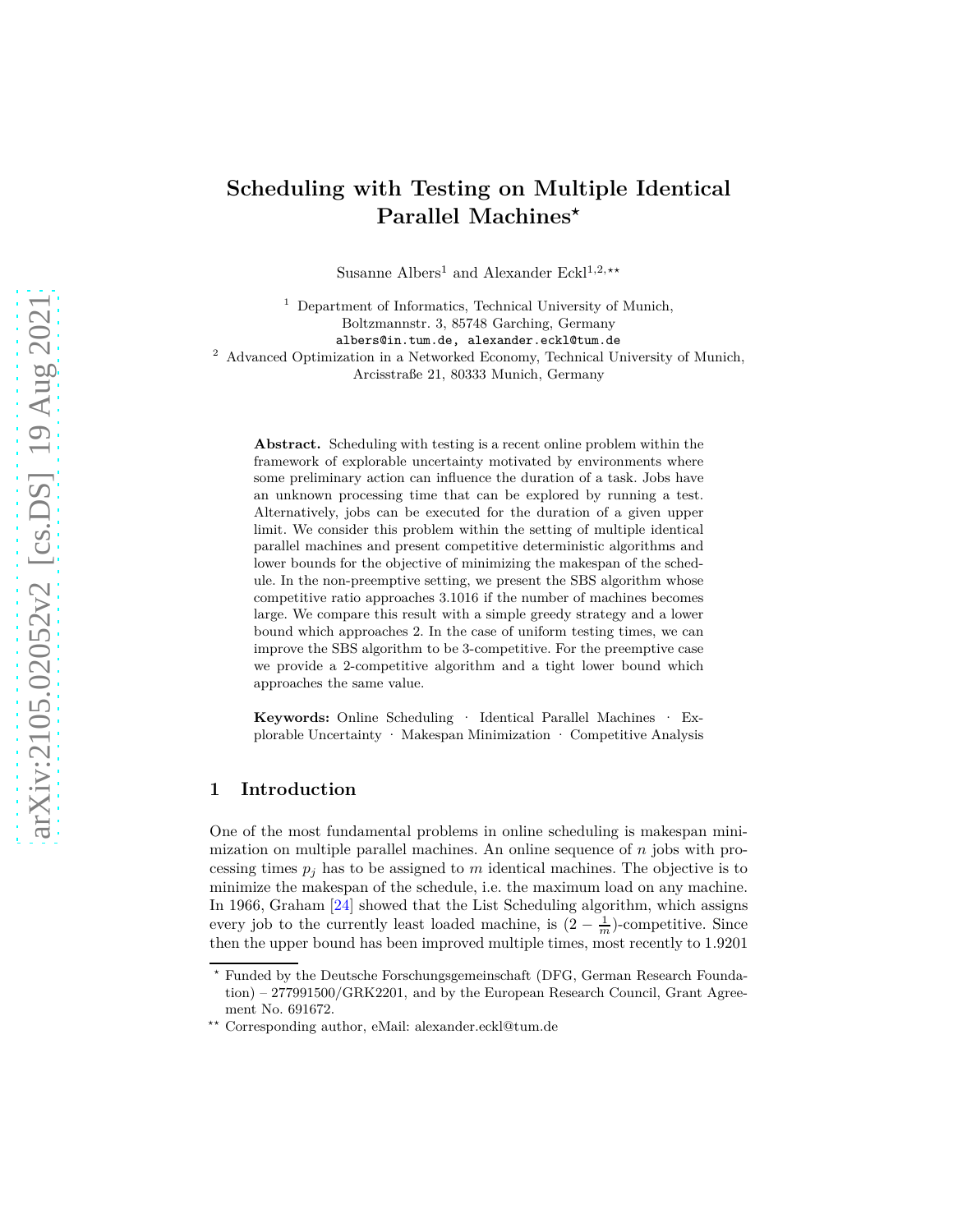by Fleischer and Wahl [\[21\]](#page-13-1). At the same time, the lower bound has also been the focus of a lot of research, the current best result is 1*.*88 by Rudin [\[36\]](#page-14-0).

We consider this classical problem in the framework of *explorable uncertainty*, where part the input is initially unknown to the algorithm and can be explored by investing resources which are added as costs to the objective function. Let *n* jobs be given. Every job *j* has a processing time  $p_j$  and an upper bound  $u_j$ . It holds  $0 \leq p_j \leq u_j$  for all *j*. Each job also has a testing time  $t_j \geq 0$ . A job can be executed on one of *m* identical machines in one of two modes: It can either be run untested, which takes time  $u_j$ , or be tested and then executed, which takes a total time of  $t_j + p_j$ . The number of jobs *n*, as well as all testing times  $t_j$  and upper bounds  $u_j$  are known to the algorithm in the beginning. In particular, an algorithm can sort/order the jobs in a convenient way based on these parameters. The processing time  $p_j$  for job *j* is revealed once the test  $t_j$ is completed. This *scheduling with testing* setting has been recently studied by Dürr et al. [\[12\]](#page-12-0), and Albers and Eckl [\[3\]](#page-12-1) on a single machine.

We differentiate between *preemptive* and *non-preemptive* settings: If preemption is allowed, a job may be interrupted at any time, and then continued later on a possibly different machine. No two machines may work on the same job at the same time. In case a job is tested, any section of the test must be scheduled earlier than any section of the actual job processing. In the non-preemptive setting, a job assigned to a machine has be fully scheduled without interruption on this machine, independent of whether it is tested or not. We also introduce the notion of *test-preemptive* scheduling, where a job can only be interrupted right after its test is completed.

Scheduling with testing is well-motivated by real world settings where a preliminary evaluation or operation can be executed to improve the duration or difficulty of a task. Examples for the case of multiple machines include e.g. a manufacturing plan where a number of jobs with uncertain length have to be assigned to multiple workers, or a distributed computing setting where tasks with unknown parameters have to be allocated to remote computing nodes by a central scheduler. Several examples for applicable settings for scheduling with testing can also be found in [\[3,](#page-12-1) [12\]](#page-12-0).

In summary, we study the classical problem of makespan minimization on identical parallel machines in the framework of explorable uncertainty. We use competitive analysis to compare the value of an algorithm with an optimal offline solution. The setting closely relates to online machine scheduling problems studied previously in the literature. We investigate deterministic algorithms and lower bounds for the preemptive and non-preemptive variations of this problem.

## **1.1 Related Work**

Scheduling with testing describes the setting where jobs with uncertain processing times have to be scheduled tested or untested on a given number of machines. The problem has been first studied by Dürr et al. [\[12,](#page-12-0)[13\]](#page-12-2) for the special case of scheduling jobs on a single machine with uniform testing times  $t_j \equiv 1$ . For the objective of minimizing the sum of completion times, they give a lower bound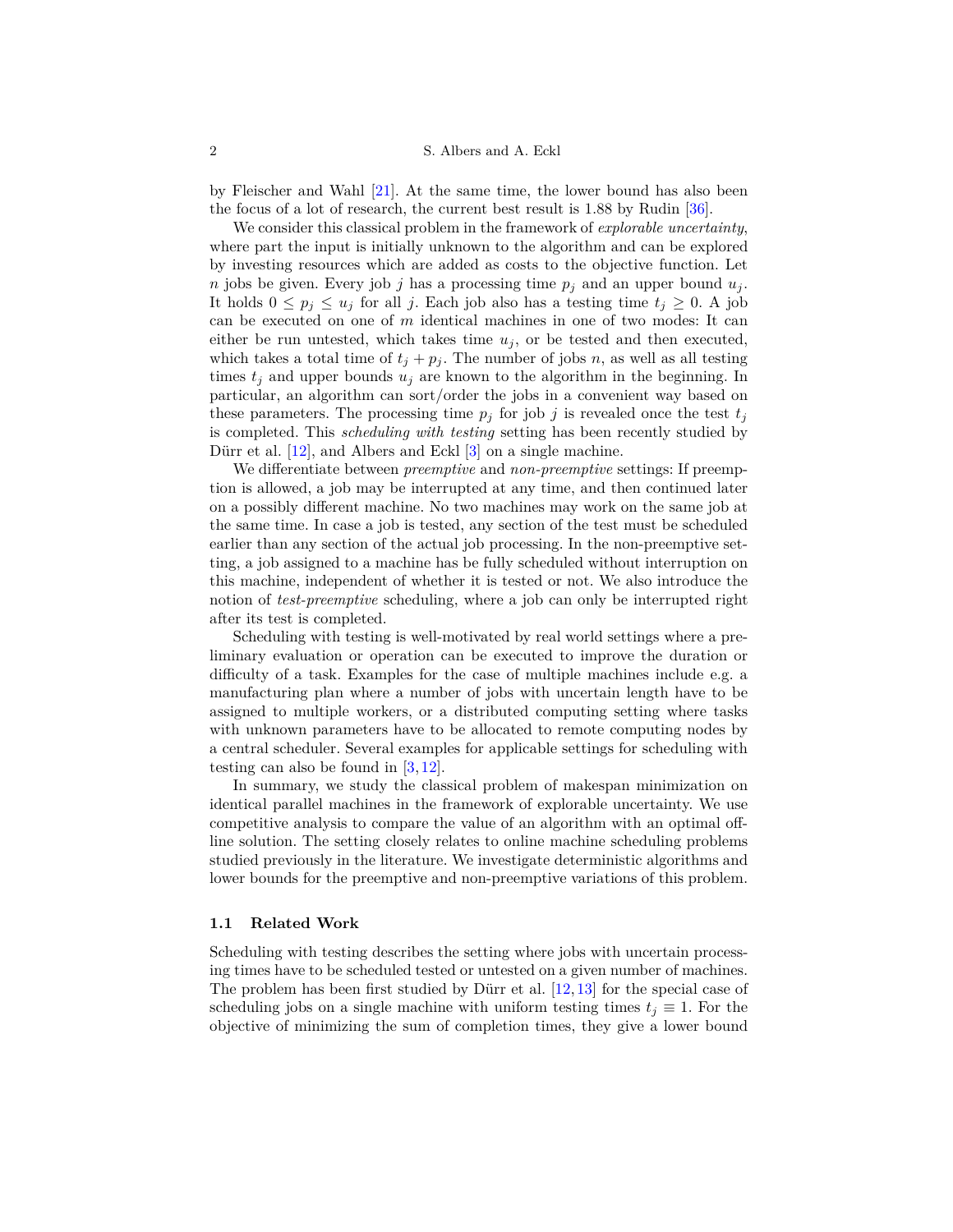of 1.8546 and an upper bound of 2 in the deterministic setting. In the randomized setting, they present a lower bound of 1.6257 and a 1.7453-competitive algorithm. They also provide several upper bounds closer to the best possible ratio of 1.8546 for special case instances. Tight algorithms for the objective of minimizing the makespan are given for both the deterministic and randomized setting. More recently, Albers and Eckl [\[3\]](#page-12-1) considered the one machine case with testing times  $t_j \geq 0$ , presenting generalized algorithms for both objectives. In this paper, we consider scheduling with testing on identical parallel machines, a natural generalization of the previously studied one machine case.

*Makespan minimization* in online scheduling with identical machines has been studied extensively in the past decades, ever since Graham [\[24\]](#page-13-0) established his  $(2 - \frac{1}{m})$ -competitive List Scheduling algorithm in 1966. In the deterministic setting, a series of publications improved Graham's result to competitive ratios of  $2 - \frac{1}{m} - \varepsilon_m$  [\[22\]](#page-13-2) where  $\varepsilon_m \to 0$  for large *m*, 1.985 [\[7\]](#page-12-3), 1.945 [\[30\]](#page-13-3), and 1.923 [\[1\]](#page-11-0), before Fleischer and Wahl [\[21\]](#page-13-1) presented the current best result of 1*.*9201. In terms of the deterministic lower bound for general *m*, research has been just as fruitful. The bound was improved from 1*.*707 [\[18\]](#page-12-4), to 1*.*837 [\[8\]](#page-12-5), and 1*.*852 [\[1\]](#page-11-0). The best currently known bound of 1*.*88 is due to Rudin [\[36\]](#page-14-0). For the randomized variant, the lower bound has a current value of  $\frac{e}{e-1} \approx 1.582$  [\[10,](#page-12-6) [38\]](#page-14-1), while the upper bound is 1*.*916 [\[2\]](#page-11-1). For the deterministic preemptive setting, Chen et al. [\[11\]](#page-12-7) provide a tight bound of  $\frac{e}{e-1}$  for large values of *m*.

More recently, various extension of this basic case have emerged. In *resource augmentation* settings the algorithm receives some extra resources like machines with higher speed  $[29]$ , parallel schedules  $[5, 32]$  $[5, 32]$ , or a reordering buffer  $[14, 32]$ . In a related setting, the algorithm might be allowed to migrate jobs [\[37\]](#page-14-2). A variation that is closely related to our setting is *semi-online scheduling*, where some additional piece of information is available to the online algorithm in advance. Possible pieces of information include for example the sum of all processing times  $[4,31,32]$  $[4,31,32]$  $[4,31,32]$ , the value of the optimum  $[6]$ , or information about the job order  $[25]$ . Refer also to the survey by Epstein [\[15\]](#page-12-12) for an overview of makespan minimization in semi-online scheduling.

Scheduling with testing is directly related to *explorable uncertainty*, a research area concerned with obtaining additional information of unknown parameters through queries with a given cost. Kahan [\[28\]](#page-13-8) pioneered this line of research in 1991 by studying approximation guarantees for the number of queries necessary to obtain the maximum and median value of a set of uncertain elements. Following this, a variety of problems have been studied in this setting, for example finding the median or  $k$ -smallest value  $[20, 26, 33]$  $[20, 26, 33]$  $[20, 26, 33]$  $[20, 26, 33]$ , geometric tasks  $[9]$ , caching [\[35\]](#page-14-3), as well as combinatorial problems like minimum spanning tree [\[17,](#page-12-14) [34\]](#page-13-12), shortest path [\[19\]](#page-13-13), and knapsack [\[23\]](#page-13-14). We refer to the survey by Erlebach and Hoffmann [\[16\]](#page-12-15) for an overview. In the scheduling with testing model, the cost of the queries is added to the objective function. Similar settings are considered for example in Weitzman's pandora's box problem [\[40\]](#page-14-4), or in the recent 'price of information' model by Singla [\[39\]](#page-14-5).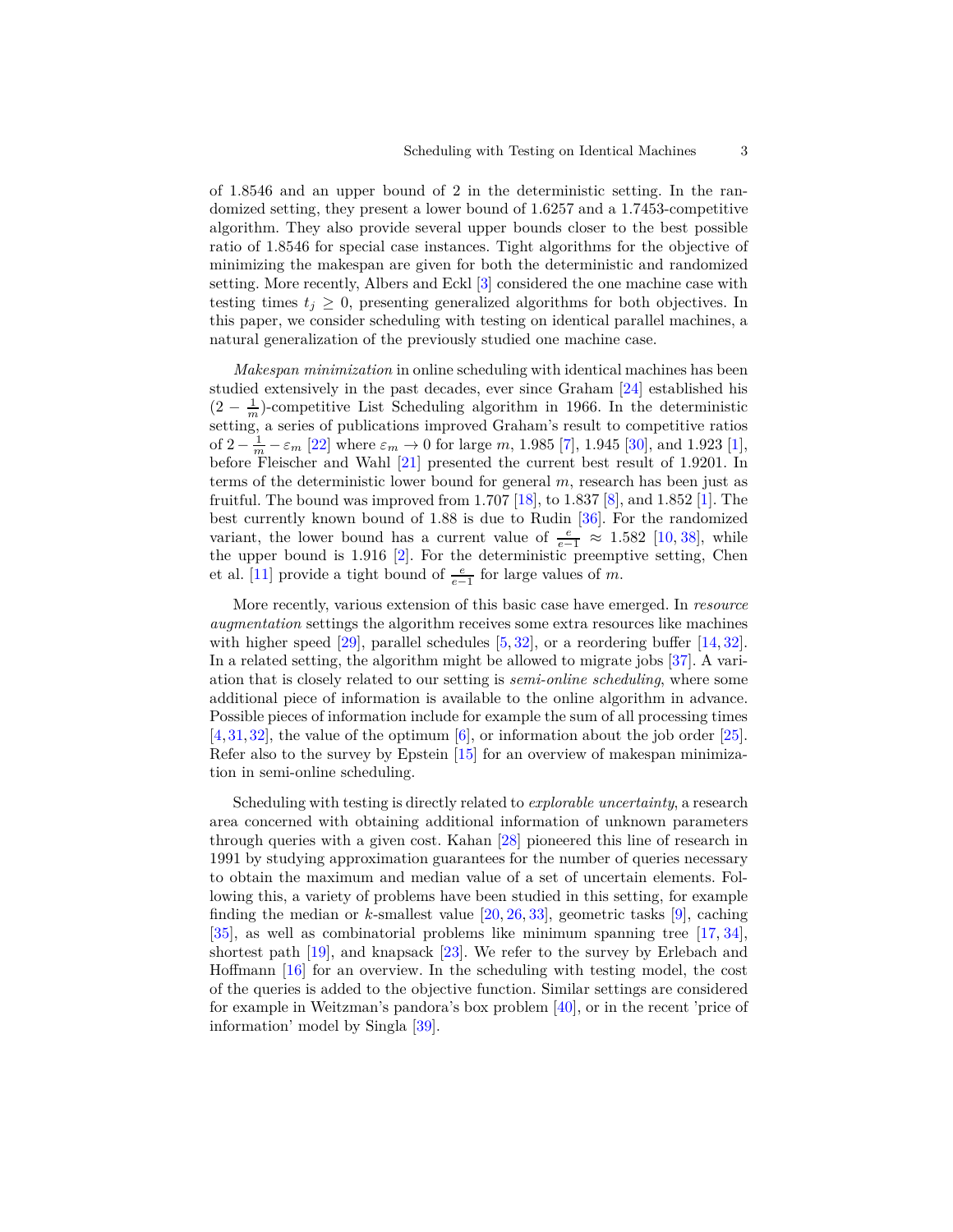### **1.2 Contribution**

In this paper we provide the first results for makespan minimization on multiple machines with testing. We differentiate between general tests  $t_j \geq 0$  and uniform tests  $t_i = 1$ , and consider non-preemptive as well as preemptive environments. In Table [1,](#page-3-0) we illustrate our results for these cases. The parameter *m* corresponds to the number of machines in the instance.

<span id="page-3-0"></span>**Table 1.** Overview of results

| Setting    | General tests Uniform tests Lower bound                                                                                                             |                                              |
|------------|-----------------------------------------------------------------------------------------------------------------------------------------------------|----------------------------------------------|
|            | Non-preemptive $\left  c(m) \xrightarrow[m \to \infty]{} 3.1016 \right  c_1(m) \xrightarrow[m \to \infty]{} 3 \quad \max(\varphi, 2 - \frac{1}{m})$ |                                              |
| Preemptive |                                                                                                                                                     | $\max(\varphi, 2-\frac{2}{m}+\frac{1}{m^2})$ |

In the non-preemptive setting, we present our main algorithm with competitive ratio  $c(m)$ , which we refer to as the *SBS algorithm*. The function  $c(m)$  is increasing in *m* and has a value of approximately 3.1016 for  $m \to \infty$ . For uniform tests, we can improve the algorithm to a competitive ratio of  $c_1(m)$ , which approaches 3 for large values of *m*. Additionally, we analyze a simple Greedy algorithm for general tests with a competitive ratio of  $\varphi(2-\frac{1}{m})$ , where  $\varphi \approx 1.6180$ is the golden ratio. We also provide a lower bound with value  $\max(\varphi, 2 - \frac{1}{m})$ . The values of  $c(m)$ ,  $c_1(m)$ , the Greedy algorithm and the lower bound are sum-marized in Table [2.](#page-3-1) For all values of  $m > 1$  the SBS algorithm has better ratios compared to Greedy. At the same time, the uniform version of the algorithm improves these results further. Though our algorithms work for any number of machines *m*, they all achieve the same ratio for  $m = 1$  as was already proven in [\[12\]](#page-12-0) and [\[3\]](#page-12-1) for uniform and general tests, respectively.

If the scheduler is allowed to use preemption, we obtain a 2-approximation for both general and uniform tests. The result holds even in the more restrictive test-preemptive setting. The corresponding lower bound of  $\max(\varphi, 2 - \frac{2}{m} + \frac{1}{m^2})$ is tight when the number of machines becomes large.

We utilize various methods for our algorithms and lower bounds. The Greedy algorithm we present is a variation of the well-known List Scheduling algorithm introduced by Graham [\[24\]](#page-13-0). For the more involved SBS algorithm and its uniform version we employ testing rules for jobs based on the ratio between their upper

**Table 2.** Results in the non-preemptive setting for selected values of *m*

<span id="page-3-1"></span>

|                                                                    |  |  |  | $1 \mid 2 \mid 3 \mid 4 \mid 5 \mid 10 \mid 100 \mid \infty$     |  |  |
|--------------------------------------------------------------------|--|--|--|------------------------------------------------------------------|--|--|
| Greedy                                                             |  |  |  | 1.6180 2.4271 2.6967 2.8316 2.9125 3.0743 3.2199 3.2361          |  |  |
| SBS -                                                              |  |  |  | $1.6180\,2.3806\,2.6235\,2.7439\,2.8158\,2.9591\,3.0874\,3.1016$ |  |  |
| Uniform-SBS 1.6180 2.3112 2.5412 2.6560 2.7248 2.8625 2.9862 3     |  |  |  |                                                                  |  |  |
| Lower Bound 1.6180   1.6180   1.6667   1.75   1.8   1.9   1.99   2 |  |  |  |                                                                  |  |  |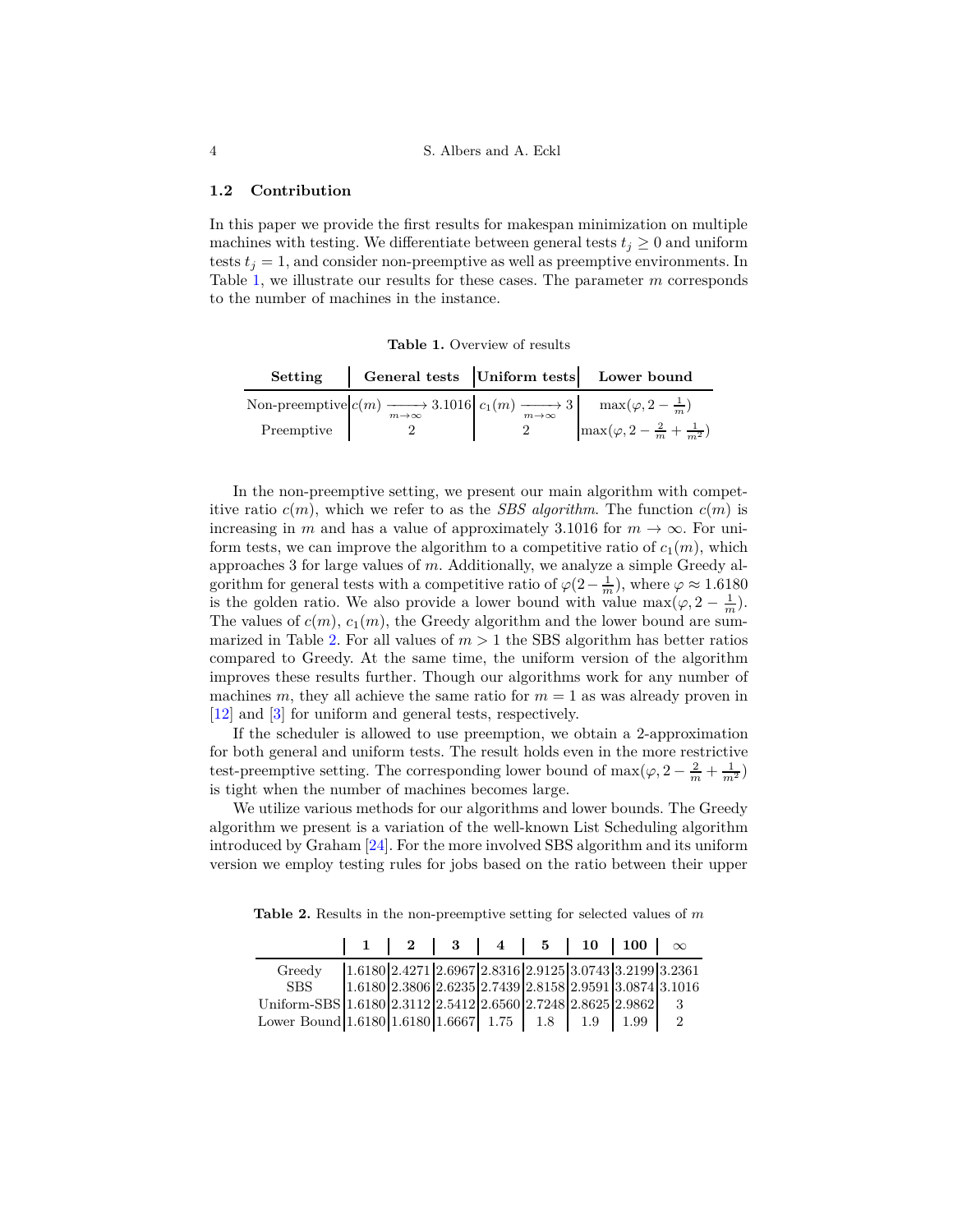bound and testing time similar to [\[3\]](#page-12-1). We additionally divide the schedule into phases based on these ratios, therefore sorting the jobs by the given parameters to guarantee competitiveness. In the preemptive setting, we divide the schedule into two independent phases, testing and execution, and use an offline algorithm for makespan minimization to solve each instance separately. Lastly, the lower bounds we provide are loosely based on a common construction for the classical makespan minimization setting on multiple machines, where a large number of small jobs is followed by a single larger job.

The rest of the paper is structured in the following way: We start by giving some general definitions needed for later sections. In Section [2](#page-5-0) we then first prove the competitive ratio of Greedy and the lower bound, before describing the main algorithm for the general case. At the end of the section, we then build a special version of the algorithm for the uniform case. In Section [3](#page-9-0) we consider the preemptive setting and give an algorithm as well as a tight lower bound. We conclude the paper by describing some open problems.

## **1.3 Preliminary Definitions**

We use the following notations throughout the document: For a job  $j \in [n]$ , the *optimal offline running time* of *j*, i.e. the time needed by the optimum to schedule  $j$  on a machine, is denoted as  $\rho_j := \min(t_j + p_j, u_j)$ , while the *algorithmic running time* of *j*, i.e. the time needed for an algorithm to run *j* on a machine, is given by

$$
p_j^A := \begin{cases} t_j + p_j & \text{if } j \text{ is tested,} \\ u_j & \text{if } j \text{ is not tested.} \end{cases}
$$
 (1)

It is clear that  $\rho_j \leq p_j^A$  for any job *j*. Additionally, it holds that  $p_j \leq \rho_j$ , since the processing times  $p_j$  are upper bounded by  $u_j$ .

At times, we may use the definition of the *minimal running time* of job *j*, which is given by  $\tau_j := \min(t_j, u_j)$ .

It is clear that any job must fulfill  $\tau_j \leq \rho_j$ . In total, we get the following estimation for the different running times:

<span id="page-4-1"></span>
$$
\tau_j \le \rho_j \le p_j^A, \qquad \forall j \in [n] \tag{2}
$$

Since an algorithm does not know the values  $p_j$ , the testing decisions for the jobs are non-trivial. A partial goal for any competitive algorithm is to define a testing scheme such that the algorithmic running times are not too large compared to the optimal offline running times. We provide the following result which was used previously in [\[3\]](#page-12-1) and is based on Theorem 14 of [\[12\]](#page-12-0). The given testing scheme based on the ratio  $r_i = u_j/t_j$  between upper bound and testing time is used multiple times within this paper.

<span id="page-4-0"></span>**Proposition 1.** *Let job j be tested iff*  $r_j \geq \alpha$  *for some*  $\alpha \geq 1$ *. Then:* 

- (a)  $\forall j \in [n] \text{ tested: } p_j^A \leq (1 + \frac{1}{\alpha}) \rho_j$
- (b)  $\forall j \in [n]$  *not tested:*  $p_j^A \le \alpha \rho_j$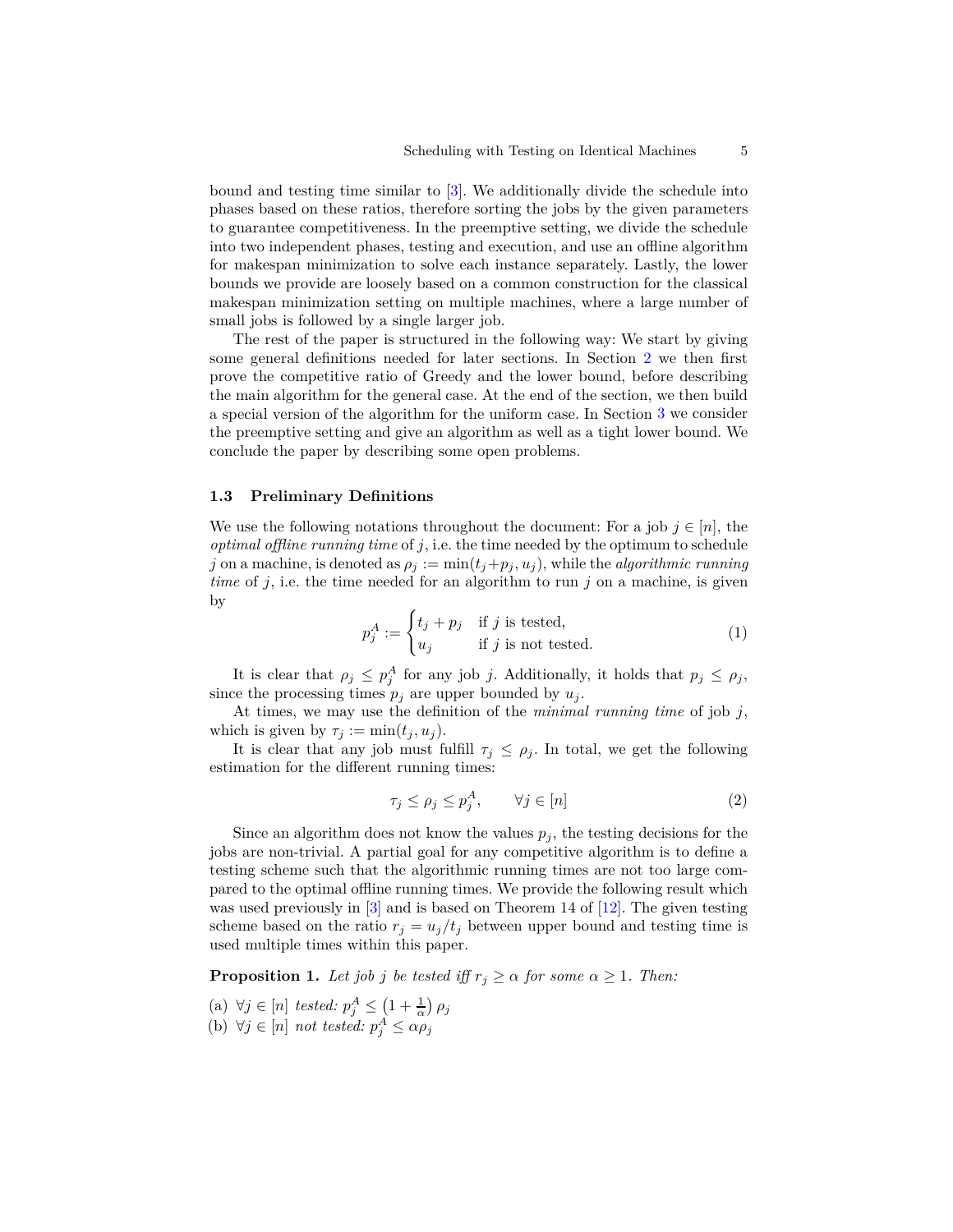As a direct consequence of Proposition [1,](#page-4-0) an optimal testing scheme for a single job is given by setting the threshold  $\alpha$  to the golden ratio  $\varphi \approx 1.6180$  [\[12\]](#page-12-0).

## <span id="page-5-0"></span>**2 Non-preemptive Setting**

In this section we assume that preemption is not allowed. Any job has to be assigned to one of *m* available machines. Since we only consider makespan minimization, we may assume that there is no idle time on the machines and the actual ordering of the executions on a machine does not influence the outcome of the objective. It is therefore sufficient to only consider the assignment of the jobs to the machines.

#### **2.1 Lower Bound and Greedy Algorithm**

We first prove a straightforward lower bound and extend the simple List Scheduling algorithm from the classical setting to our problem.

For the lower bound we choose negligibly small testing times coupled with very large upper bounds. This forces the algorithm to test all jobs and thus having to decide on a machine for a given job while having no information about its real execution time.

<span id="page-5-1"></span>**Theorem 1.** *No online algorithm is better than*  $(2 - \frac{1}{m})$ *-competitive for the problem of makespan minimization on m identical machines with testing, even if all testing times are equal to* 1*.*

We note that  $\varphi \approx 1.6180$  is always a lower bound for our problem (see [\[12\]](#page-12-0)), which is relevant only for small values of  $m \leq 2$ . The proof of Theorem [1](#page-5-1) is provided in Appendix [C.](#page-18-0)

To prove a simple upper bound, we can generalize the List Scheduling algorithm to our problem variant as follows:

Consider the given jobs in any order. For a job *j* to be scheduled next, test *j* if and only if  $u_j/t_j \geq \varphi$  and then execute it completely on the current least-loaded machine.

<span id="page-5-3"></span>**Theorem 2.** *The extension of List Scheduling described above is*  $\varphi(2-\frac{1}{m})$ *competitive for minimizing the makespan on m identical machines with nonuniform testing, where*  $\varphi \approx 1.6180$  *is the golden ratio. This analysis is tight.* 

The proof structure is similar to the proof of List Scheduling and uses common lower bounds for makespan minimization. We again refer to Appendix [C](#page-18-0) for all details.

#### <span id="page-5-2"></span>**2.2 SBS Algorithm**

In this section we provide a 3*.*1016-competitive algorithm for the non-preemptive setting. It assigns jobs into three classes  $S_1, B$ , and  $S_2$  based on their ratios between upper bounds and testing times.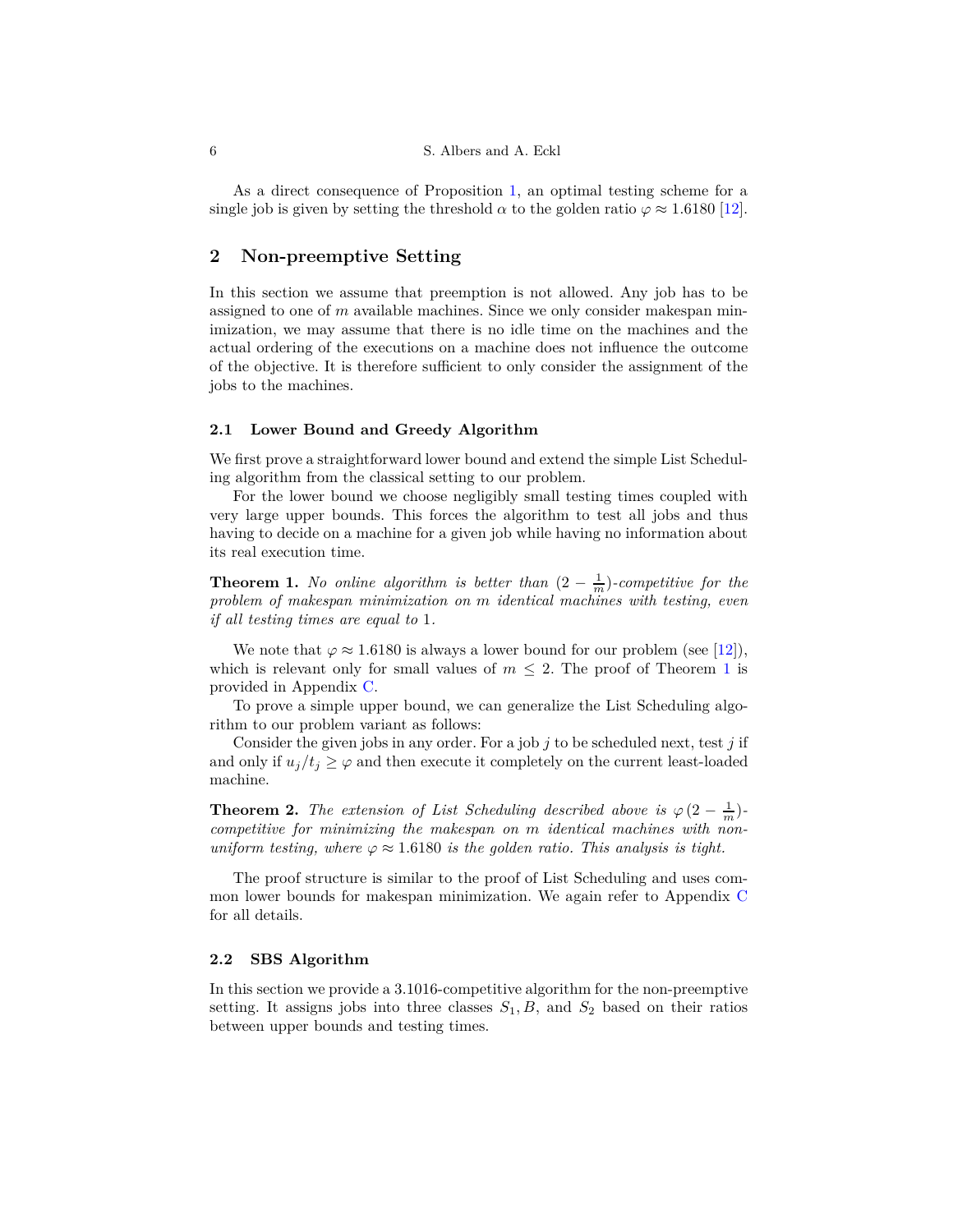Let  $[n]$  be the set of all jobs. We define a threshold function  $T(m)$  for all m and divide the jobs into disjoint sets  $[n] = B \cup S$ , where *S* will be further subdivided into  $S_1$  and  $S_2$ . The set *B* corresponds to jobs where the ratio  $r_j = u_j/t_j$  between upper bound and testing time is large, while jobs in *S* have a small ratio. We define

$$
B := \{ j \in [n] : r_j \ge T(m) \},
$$
  

$$
S := [n] \setminus B.
$$

For the set *S*, we would like the algorithm to be able to distinguish jobs based on their optimal offline running time  $\rho_i$ . Of course, without testing the algorithm does not know these values, so we instead use the minimal running time  $\tau_i$ , which can be computed directly using offline input only, to divide the set *S* further.

We define  $S_1 \subset S$ , such that  $|S_1| = \min(m, |S|)$  and  $\forall j_1 \in S_1, j_2 \in S \setminus S_1$ :  $\tau_{j_1} \geq \tau_{j_2}$ . In other words,  $S_1$  is the set of at most *m* jobs in *S* with the largest minimal running times. If this definition of  $S_1$  is not unique, we may choose any such set. We set  $S_2 := S \setminus S_1$ . It follows that if  $|S| \leq m$ , then  $S_2 = \emptyset$ .

The idea behind dividing *S* into two sets is to identify the *m* largest jobs according to minimal running time and schedule them first, each on a separate machine. This allows us to lower bound the runtime of the remaining jobs later in the schedule.

In Algorithm [1](#page-6-0) we describe the SBS algorithm which solves the non-uniform case and works in three phases corresponding to the sets  $S_1$ ,  $B$  and  $S_2$ :

## **Algorithm 1:** SBS algorithm

 *B* ← { $j \in [n]$  :  $r_j \geq T(m)$ };  $S \leftarrow [n] \setminus B;$   $S_1 \leftarrow S' \subset S$  s.t.  $|S'| = \min(m, |S|), \tau_{j_1} \ge \tau_{j_2} \ \forall j_1 \in S', j_2 \in S \backslash S';$ *S*<sub>2</sub> ← *S*  $\setminus$  *S*<sub>1</sub>; **foreach**  $j \in S_1$  **do if**  $r_i \geq \varphi$  **then**  test and run *j* on an empty machine; **<sup>8</sup> else |** run *j* untested on an empty machine; **<sup>10</sup> end <sup>11</sup> end foreach** *j* ∈ *B* **do** test and run *j* on the current least-loaded machine; **<sup>14</sup> end foreach**  $j \in S_2$  **do l** run *j* untested on the current least-loaded machine; **<sup>17</sup> end**

<span id="page-6-0"></span>In order to have a non-trivial testing decision for jobs in *S*1, it makes sense to require that  $T(m) \geq \varphi$  for all *m*. More specifically, we will define the threshold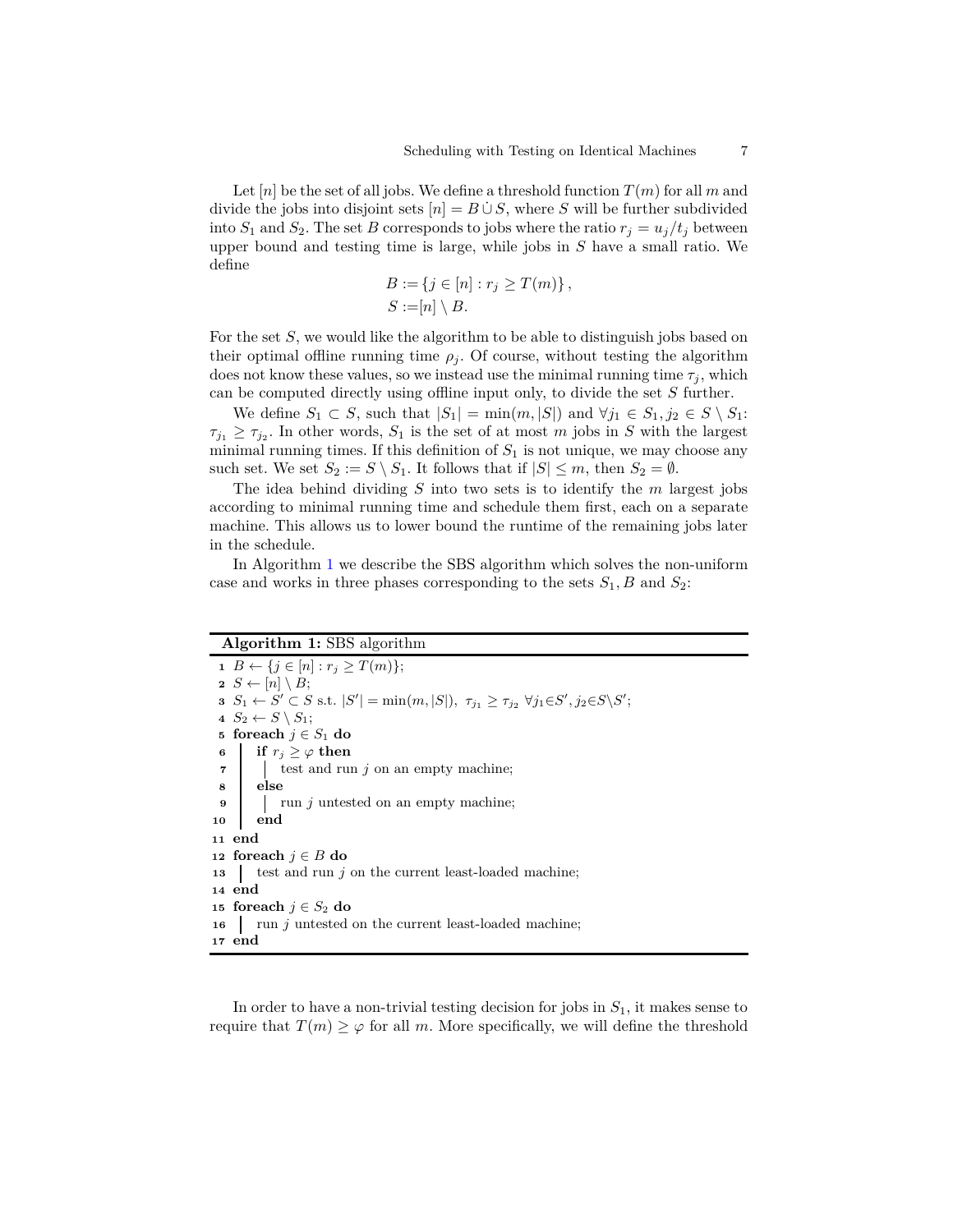function  $T(m)$  in the non-uniform setting as follows:

$$
T(m) = \frac{(3+\sqrt{5})m - 2 + \sqrt{(38+6\sqrt{5})m^2 - 4(11+\sqrt{5})m + 12}}{6m - 2}
$$

<span id="page-7-4"></span>**Theorem 3.** *Let T* (*m*) *be a parameter function of m defined as above. The SBS* algorithm is  $T(m)$   $(\frac{3}{2} - \frac{1}{2m})$ -competitive for minimizing the makespan on *m identical machines with non-uniform testing.*

The function  $T(m)$  is increasing for all  $m \geq 1$  and fulfills  $T(1) = \varphi$  as well as approximately  $T(m) \rightarrow 2.0678$  for  $m \rightarrow \infty$ . The competitive ratio of the algorithm is explicitly given by

$$
c(m) = \frac{(3+\sqrt{5})m - 2 + \sqrt{(38+6\sqrt{5})m^2 - 4(11+\sqrt{5})m + 12}}{4m}.
$$

For this function we have  $c(1) = \varphi$  as well as approximately  $c(m) \to 3.1016$  if *m* approaches infinity. Additionally, it holds that  $c(m) < \varphi(2 - \frac{1}{m})$  for all  $m > 1$ .

*Proof.* We assume w.l.o.g. that the job indices are sorted by non-increasing optimal offline running times  $\rho_1 \geq \cdots \geq \rho_n$ . We denote the last job to finish in the schedule of the algorithm as *l* and the minimum machine load before job *l* as *t*. It follows that the value of the algorithm is  $t + p_l^A$ .

The value of the optimum is at least as large as the average sum of the optimal offline running times, or

<span id="page-7-0"></span>
$$
L := \frac{1}{m} \sum_{j \in [n]} \rho_j \le \text{OPT},\tag{3}
$$

since in any schedule at least one machine must have a load of at least this average. At the same time, we know that the optimum has to schedule every job on some machine:

<span id="page-7-3"></span>
$$
\rho_j \le \text{OPT} \quad \forall j \in [n] \tag{4}
$$

We also utilize another common lower bound in makespan minimization, which is the sum of the processing times of the  $m$ -th and  $(m+1)$ -th largest job. If there are at least  $m + 1$  jobs, then some machine has to schedule at least 2 of these jobs:

<span id="page-7-1"></span>
$$
\rho_m + \rho_{m+1} \le \text{OPT} \,. \tag{5}
$$

Here,  $\rho_i$  is defined as 0 if the instance has less than *j* jobs.

We differentiate between jobs handled by the algorithm in different phases and bound the algorithmic running times against the optimal offline running times. We write  $p_j^A \leq \alpha_j \rho_j$  and define different values for  $\alpha_j$  depending on the set *j* belongs to. It holds that

<span id="page-7-2"></span>
$$
\alpha_j = \begin{cases} \varphi & \text{if } j \in S_1, \\ 1 + \frac{1}{T(m)} & \text{if } j \in B, \\ T(m) & \text{if } j \in S_2, \end{cases}
$$
 (6)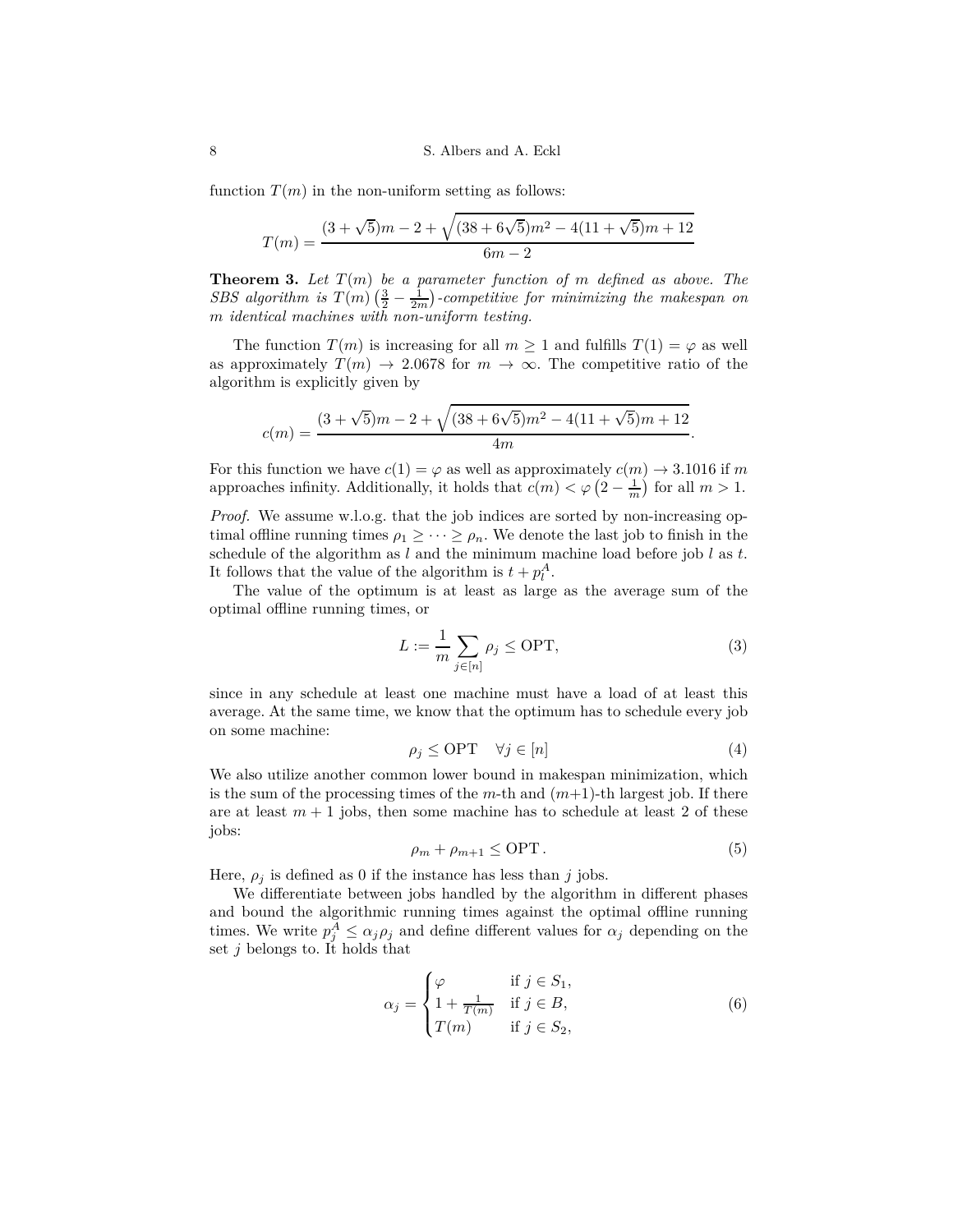by Proposition [1](#page-4-0) and the testing strategy of the algorithm.

The objective value of the algorithm depends on the set job *l* belongs to, so we differentiate between three cases. The following proposition upper bounds the algorithmic value  $ALG = t + p_l^A$  for each of these cases:

**Proposition 2.** *The value of the algorithm can be estimated as follows:*

<span id="page-8-1"></span>
$$
\text{ALG} \le \begin{cases} \varphi \text{ OPT} & \text{if } l \in S_1, \\ \left(\varphi + \left(1 + \frac{1}{T(m)}\right) \left(1 - \frac{1}{m}\right)\right) \text{OPT} & \text{if } l \in B, \\ T(m) \left(\frac{3}{2} - \frac{1}{2m}\right) \text{OPT} & \text{if } l \in S_2. \end{cases}
$$

To prove this proposition, we utilize the lower bounds  $(3)-(5)$  $(3)-(5)$  and the es-timates [\(6\)](#page-7-2) for the value of  $\alpha_j$ . A critical step lies in the estimation of  $p_l^A$  for  $l \in S_2$ , where we are able to lower bound  $\tau_l$  using the size of the *m*-th and  $(m+1)$ -th largest job because the algorithm already ran *m* jobs from  $S_1$  in the beginning of the schedule. We refer to the appendix for a detailed proof.

It remains to take the maximum over all three cases and minimize the value in dependence of  $T(m)$ . The value in the case  $l \in S_1$  is always less than the values given by the other cases, therefore we only want to minimize

$$
\max\left(\varphi + \left(1 + \frac{1}{T(m)}\right)\left(1 - \frac{1}{m}\right), T(m)\left(\frac{3}{2} - \frac{1}{2m}\right)\right).
$$

The left side of the maximum is decreasing in  $T(m)$ , while the right side is increasing. The minimal maximum is therefore attained when both sides are equal. It can be easily verified that for the given definition of the threshold function  $T(m)$  both sides of the maximum are equal for all values of  $m \geq 1$ .

It follows that the final ratio can be estimated by  $\frac{\text{ALG}}{\text{OPT}} \leq T(m) \left( \frac{3}{2} - \frac{1}{2m} \right)$ .  $\Box$ 

#### **2.3 An Improved Algorithm for the Uniform Case**

The previous section established an algorithm with a competitive ratio of approximately 3*.*1016. We now present an algorithm with a better ratio in the case when  $t_j = 1$  for all jobs. We define the threshold function  $T_1(m)$  as follows:

$$
T_1(m) = \frac{2m - 1 + \sqrt{16m^2 - 14m + 3}}{3m - 1}
$$

The *Uniform-SBS* algorithm works as follows: Sort the jobs by non-increasing  $u_j$ . Go through the sorted list of jobs and put the next job on the machine with the lowest current load. A job *j* is tested if  $u_j \geq T_1(m)$ , otherwise it is run untested.

<span id="page-8-0"></span>**Theorem 4.** *Uniform-SBS is a*  $T_1(m)(\frac{3}{2}-\frac{1}{2m})$ *-competitive algorithm for uniform instances.*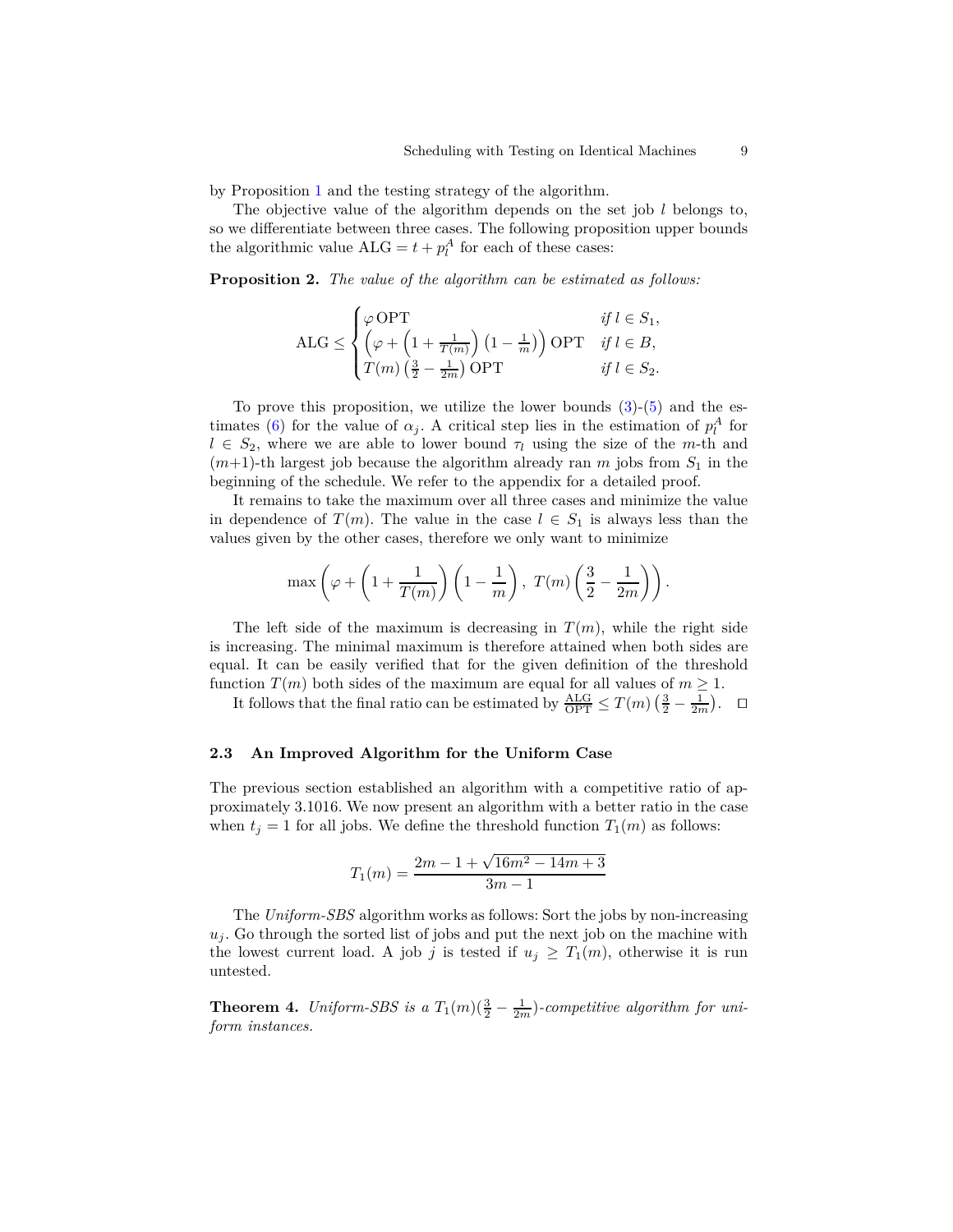#### 10 S. Albers and A. Eckl

For uniform jobs with  $t_j = 1$ , sorting by non-increasing upper bound  $u_j$  is consistent with sorting by non-increasing ratio  $r_j$ . Hence, Uniform-SBS is similar to the SBS algorithm reduced to the phases corresponding to the sets *B* and *S*, where *S* contains *all* small jobs. The reason behind running the *m* largest jobs of *S* first in the SBS algorithm was to upper bound the remaining jobs in *S*. For uniform testing times, this bound can be achieved *without* this special structure.

The function  $T_1(m)$  is increasing for all  $m \geq 1$  and fulfills  $T_1(1) = \varphi$  as well as  $T_1(m) \to 2$  for  $m \to \infty$ . Computing the competitive ratio explicitly yields

$$
c_1(m) = \frac{2m - 1 + \sqrt{16m^2 - 14m + 3}}{2m}.
$$

These values start from  $c_1(1) = \varphi$  and approach  $c_1(m) \to 3$  if  $m \to \infty$ . Additionally, it holds that  $c_1(m) < c(m)$  for all  $m > 1$ . In other words, this special version of the algorithm is strictly better than the general SBS algorithm described in Section [2.2.](#page-5-2) We defer the proof of Theorem [4](#page-8-0) to Appendix [C.](#page-18-0)

## <span id="page-9-0"></span>**3 Results with Preemption**

In this section we assume that jobs can be preempted at any time during their execution. An interrupted job may be continued on a possibly different machine, but no two machines may work on the same job at the same time. Testing a job must be completely finished before any part of its execution can take place.

It makes sense to additionally consider the following stricter definition of preemption within scheduling with testing: Untested jobs must be run without interruption on a single machine. If a job is tested, its test must also be run without interruption on one machine. The execution after the test may then be run without interruption on a possibly different machine. We call this setting *test-preemptive*, referring to the fact that the only place where we might preempt a job is exactly when its test is completed. From an application point of view, the test-preemptive setting is a natural extension of the non-preemptive setting, allowing the scheduler to reconsider the assignment of a job after receiving more information through the test.

Clearly, the difficulty of settings within scheduling with testing increases in the following order: preemptive, test-preemptive and non-preemptive. We now present the 2-competitive *Two Phases* algorithm for the test-preemptive setting, which can be applied directly to the ordinary preemptive case. Additionally, we construct a lower bound of  $2 - 2/m + 1/m^2$  for the ordinary preemptive case. This lower bound then also holds for test-preemption, and is therefore tight for both settings when the number of machines *m* approaches infinity.

The Two Phases algorithm for the test-preemptive setting works as follows: Let OFF denote an optimal offline algorithm for makespan minimization on *m* machines. In the first phase, the algorithm schedules all jobs for their minimal running time  $\tau_i$  using the algorithm OFF. Herein, the algorithm tests all jobs except trivial jobs with  $t_j > u_j$ , where running the upper bound is optimal. In the second phase, all remaining jobs are already tested, hence the algorithm now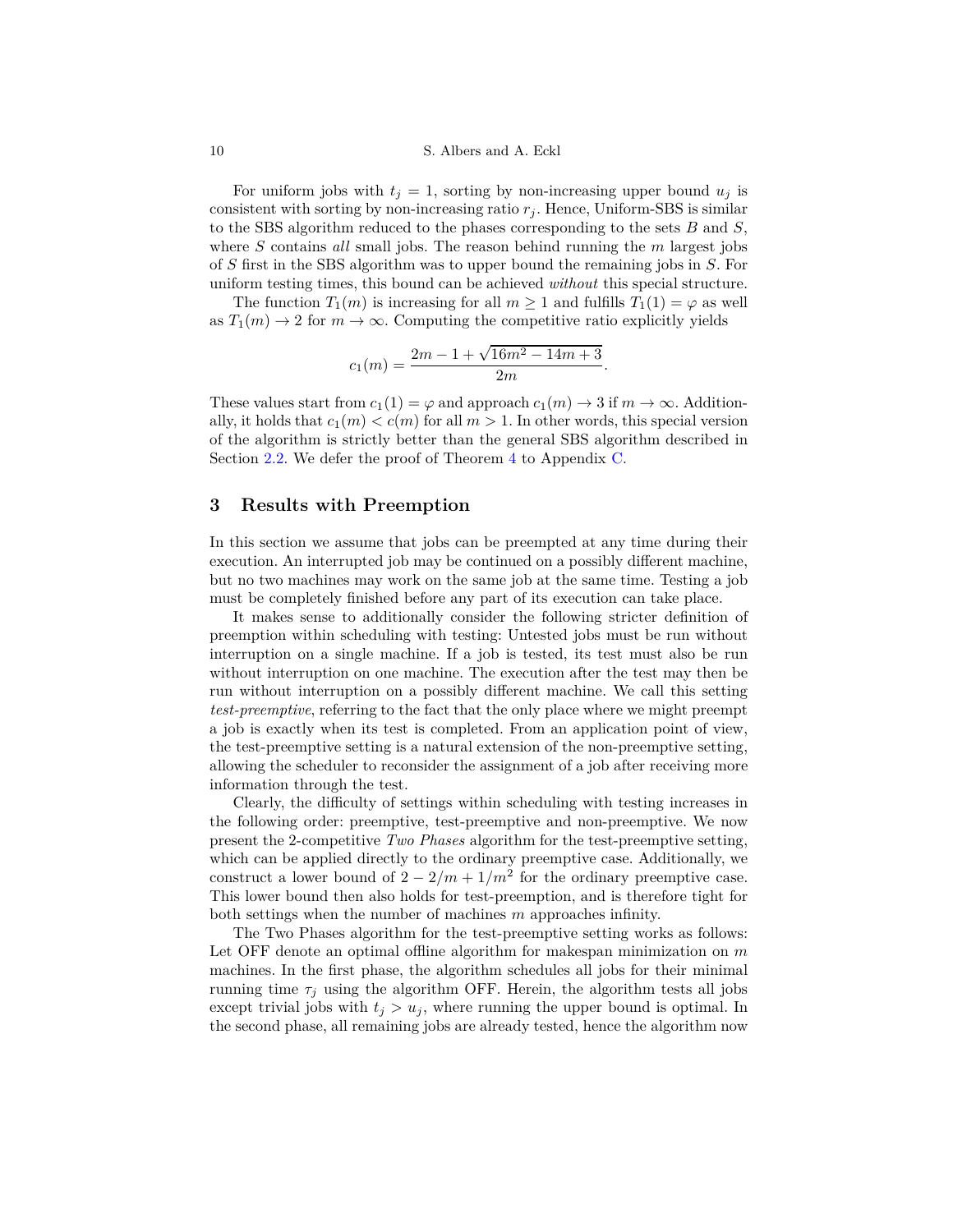knows all remaining processing times  $p_j$ . We then use the offline algorithm OFF again to schedule the remaining jobs optimally. Finally, the algorithm obliviously puts the second schedule on top of the first.

<span id="page-10-0"></span>**Theorem 5.** *The Two Phases algorithm is* 2*-competitive for minimizing the makespan on m machines with testing in the test-preemptive setting.*

The proof makes use of the assumption that the algorithm has access to unlimited computational power, which is a common assumption in online optimization. If we do not give the online algorithm this power, the result is slightly worse, since offline makespan minimization is strongly NP-hard. We may then make use of the PTAS for offline makespan minimization by Hochbaum and Shmoys [\[27\]](#page-13-15) to achieve a ratio of  $2 + \varepsilon$  for any  $\varepsilon > 0$ , where the runtime of the algorithm increases exponentially with  $1/\varepsilon$ . The complete version of the proof can be found in Appendix [C.](#page-18-0)

*Proof (Proof sketch).* Let OFF be any optimal offline algorithm for makespan minimization on *m* machines. In the first phase, our algorithm tests all jobs except trivial jobs and schedules them for their minimal running time using OFF. The resulting value is bounded by the optimum of the original instance.

In the second phase, we use the offline algorithm OFF again to schedule the remaining jobs optimally. The value of OFF is again bounded by the optimum.

The algorithm obliviously puts the second schedule on top of the first. In the worst case the completion time of the entire schedule is the sum of the two sub-schedules. ⊓⊔

For the lower bound result we now consider the standard preemptive setting where a job can be interrupted at any time.

**Theorem 6.** *In the preemptive setting, no online algorithm for makespan minimization on m identical machines with testing can have a better competitive ratio than*  $2 - 2/m + 1/m^2$ , even if all testing times are equal to 1*.* 

We note that  $\varphi \approx 1.6180$  also remains a lower bound even for the preemptive case, since two machines cannot run the same job concurrently. It holds  $2 2/m + 1/m^2 < \varphi$  only for values of  $m \leq 4$ .

*Proof.* Let us consider the following example: Let *M* be a sufficiently large number and let  $m(m-1)$  small jobs be given with  $t_j = 1, p_j = 0, u_j = M$  as well as one large job *f* with  $t_f = 1, p_f = m - 1, u_f = M$ . As argued in the proof of Theorem [1,](#page-5-1) OPT has a value of *m* and we may assume that the algorithm tests every job.

In the preemptive setting we required that any execution of the actual processing time of a job can only happen after its test is completed, therefore any job *j* that finished testing at some time *t* is completed not earlier than  $t + p_j$ . The adversary decides the processing time of *j* by the following rule: If  $t \geq m-1+1/m$ and job *f* has not yet been assigned, set  $p_j = m - 1$  (i.e. set  $j = f$ ). Else, set  $p_j = 0.$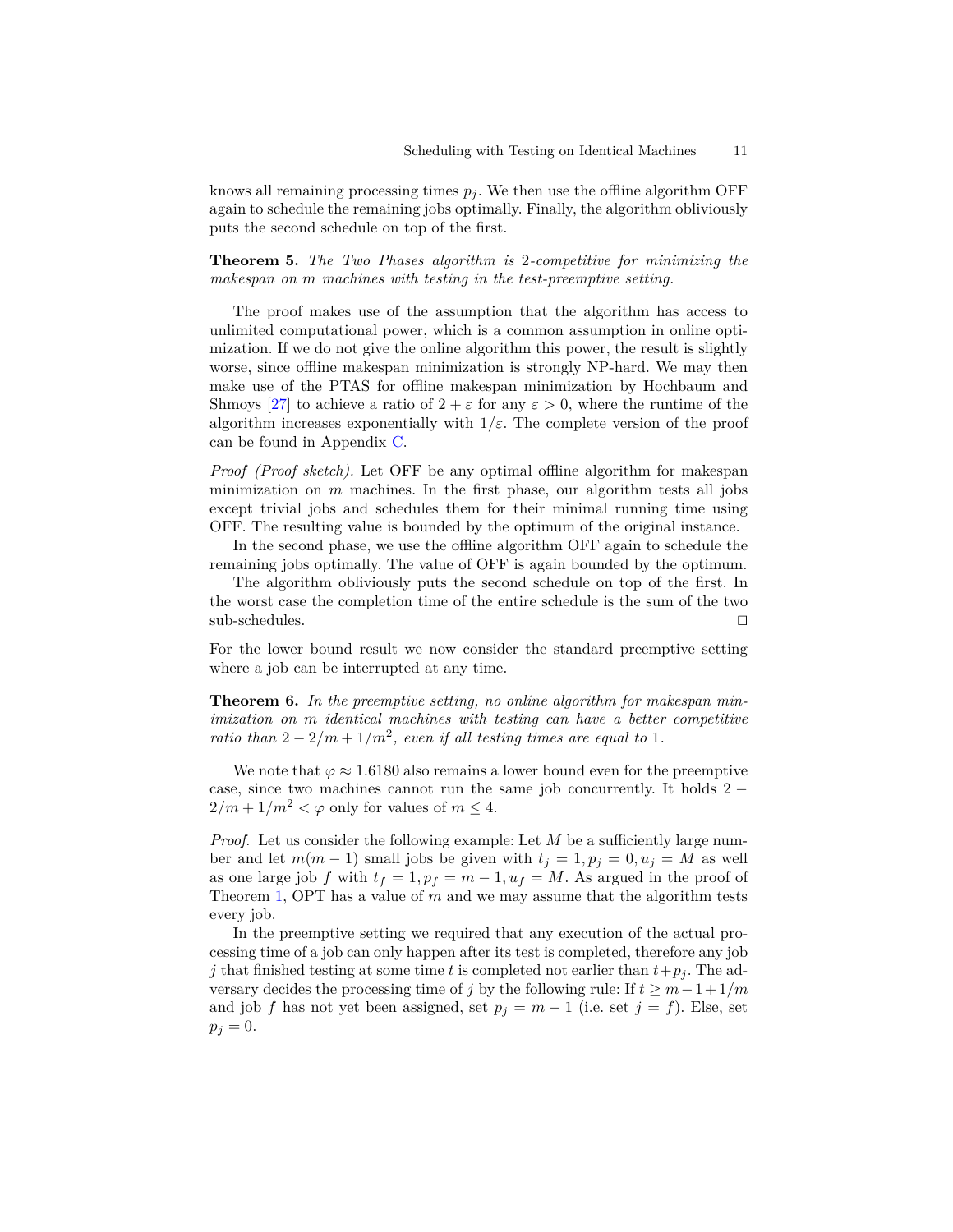If the adversary assigns job *f* at any point, then job *f* finished testing at time  $t \geq m - 1 + 1/m$ . It follows that

$$
ALG \ge t + p_f \ge m - 1 + \frac{1}{m} + m - 1 = 2m - 2 + \frac{1}{m}.
$$

Hence the competitive ratio is at least  $\frac{\text{ALG}}{\text{OPT}} \geq 2 - \frac{2}{m} + \frac{1}{m^2}$ .

All that remains is to show that this assignment of *f* happens at some point during the runtime of the algorithm. Assume that this is not the case, i.e. all jobs finish testing earlier than  $m-1+1/m$ . The adversary sets all  $p_j = 0$ , hence it follows directly that all jobs are completely finished before  $m - 1 + \frac{1}{m}$ . But this means that the algorithmic solution has a value of  $ALG < m - 1 + 1/m$ .

Since  $t_i = 1$  for all jobs, we know that the average load L fulfills

$$
L \ge \frac{1}{m}(m(m-1)+1) = m - 1 + 1/m.
$$

But *L* is a lower bound on the optimal value of the instance, even in the preemptive setting, contradicting ALG  $\lt m - 1 + 1/m$ . □

## **4 Conclusion**

We presented algorithms and lower bounds for the problem of scheduling with testing on multiple identical parallel machines with the objective of minimizing the makespan. Such settings arise whenever a preliminary action influences cost, duration or difficulty of a task. Our main results were a 3*.*1016-competitive algorithm for the non-preemptive case and a tight 2-competitive algorithm for the preemptive case if the number of machines becomes large.

Apart from closing the gaps between our ratios and the lower bounds, we propose the following consideration for future work: A natural generalization of our setting is to consider *fully-online* arrivals, where jobs arrive one by one and have to be scheduled immediately. It is clear that this setting is at least as hard as the problem considered in this paper. In Appendix [A,](#page-15-0) we provide a simple lower bound with value 2 for this generalization that holds for all values of  $m \geq 2$ . An upper bound is clearly given by the Greedy algorithm we provided in Section [2.](#page-5-0) Finding further algorithms or lower bounds for this new setting is a compelling direction for future research.

# **References**

- <span id="page-11-0"></span>1. Albers, S.: Better bounds for online scheduling. SIAM Journal on Computing **29**(2), 459–473 (1999). <https://doi.org/10.1137/S0097539797324874>
- <span id="page-11-1"></span>2. Albers, S.: On randomized online scheduling. In: Proceedings of the Thiry-Fourth Annual ACM Symposium on Theory of Computing. p. 134–143. STOC '02, Association for Computing Machinery, New York, NY, USA (2002). <https://doi.org/10.1145/509907.509930>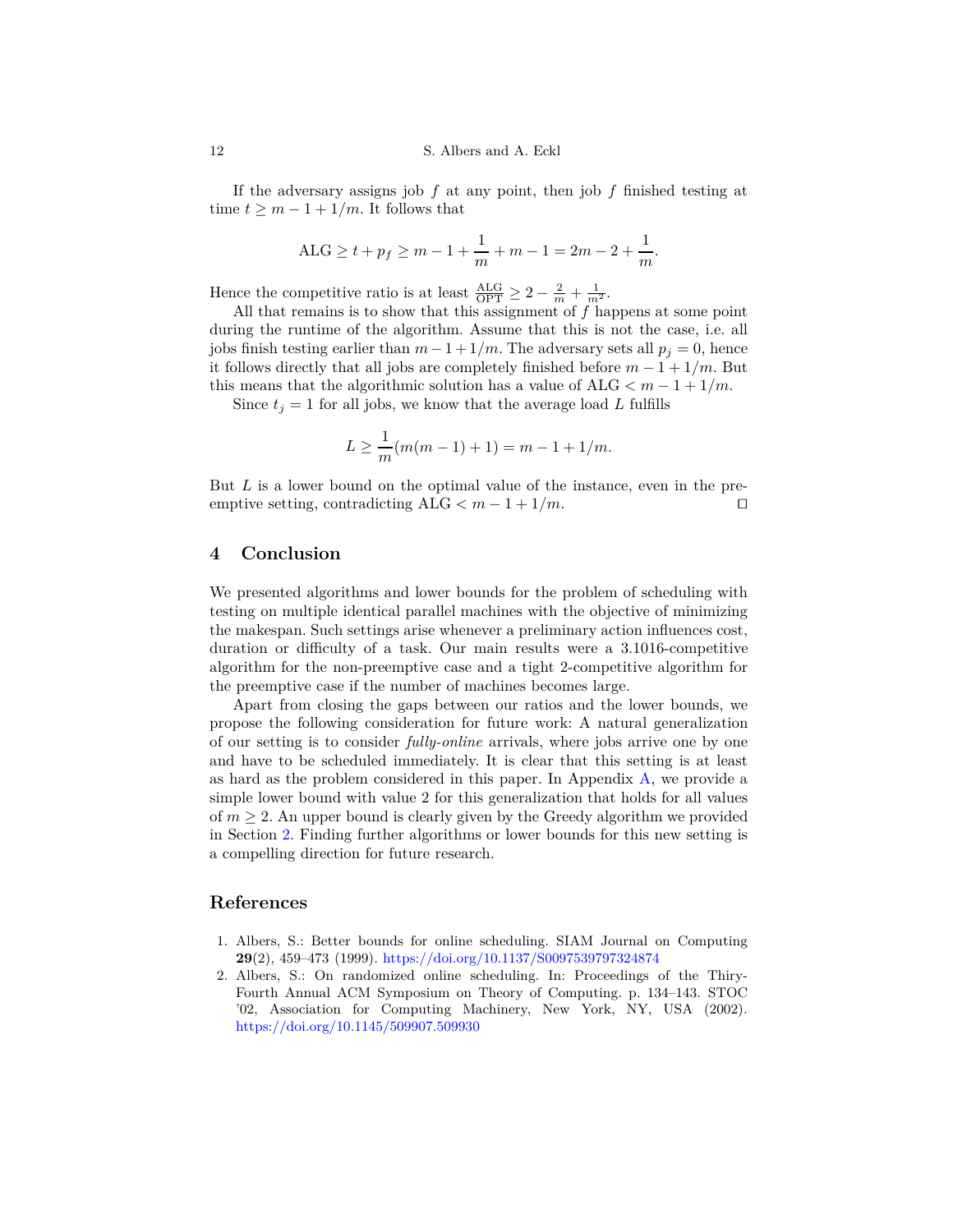- <span id="page-12-1"></span>3. Albers, S., Eckl, A.: Explorable uncertainty in scheduling with non-uniform testing times. In: Kaklamanis, C., Levin, A. (eds.) Approximation and Online Algorithms. pp. 127–142. Lecture Notes in Computer Science, Springer International Publishing, Cham (2021)
- <span id="page-12-10"></span>4. Albers, S., Hellwig, M.: Semi-online scheduling revisited. Theoretical Computer Science **443**, 1 – 9 (2012). <https://doi.org/10.1016/j.tcs.2012.03.031>
- <span id="page-12-8"></span>5. Albers, S., Hellwig, M.: Online makespan minimization with parallel schedules. Algorithmica **78**(2), 492–520 (2017). <https://doi.org/10.1007/s00453-016-0172-5>
- <span id="page-12-11"></span>6. Azar, Y., Regev, O.: On-line bin-stretching. Theoretical Computer Science **268**(1), 17–41 (2001). [https://doi.org/10.1016/S0304-3975\(00\)00258-9](https://doi.org/10.1016/S0304-3975(00)00258-9)
- <span id="page-12-3"></span>7. Bartal, Y., Fiat, A., Karloff, H., Vohra, R.: New algorithms for an ancient scheduling problem. In: Proceedings of the Twenty-Fourth Annual ACM Symposium on Theory of Computing. p. 51–58. STOC '92, Association for Computing Machinery, New York, NY, USA (1992). <https://doi.org/10.1145/129712.129718>
- <span id="page-12-5"></span>8. Bartal, Y., Karloff, H., Rabani, Y.: A better lower bound for online scheduling. Information Processing Letters **50**(3), 113 – 116 (1994). [https://doi.org/10.1016/0020-0190\(94\)00026-3](https://doi.org/10.1016/0020-0190(94)00026-3)
- <span id="page-12-13"></span>9. Bruce, R., Hoffmann, M., Krizanc, D., Raman, R.: Efficient update strategies for geometric computing with uncertainty. Theory of Computing Systems **38**(4), 411– 423 (2005). <https://doi.org/10.1007/s00224-004-1180-4>
- <span id="page-12-6"></span>10. Chen, B., van Vliet, A., Woeginger, G.J.: A lower bound for randomized on-line scheduling algorithms. Information Processing Letters **51**(5), 219 – 222 (1994). [https://doi.org/10.1016/0020-0190\(94\)00110-3](https://doi.org/10.1016/0020-0190(94)00110-3)
- <span id="page-12-7"></span>11. Chen, B., van Vliet, A., Woeginger, G.J.: An optimal algorithm for preemptive on-line scheduling. In: van Leeuwen, J. (ed.) Algorithms — ESA '94. pp. 300–306. Springer Berlin Heidelberg, Berlin, Heidelberg (1994). <https://doi.org/10.1007/BFb0049417>
- <span id="page-12-0"></span>12. Dürr, C., Erlebach, T., Megow, N., Meißner, J.: Scheduling with Explorable Uncertainty. In: Karlin, A.R. (ed.) 9th Innovations in Theoretical Computer Science Conference (ITCS 2018). Leibniz International Proceedings in Informatics (LIPIcs), vol. 94, pp. 30:1–30:14. Schloss Dagstuhl–Leibniz-Zentrum fuer Informatik, Dagstuhl, Germany (2018). <https://doi.org/10.4230/LIPIcs.ITCS.2018.30>
- <span id="page-12-2"></span>13. Dürr, C., Erlebach, T., Megow, N., Meißner, J.: An adversarial model for scheduling with testing. Algorithmica **82**(12), 3630–3675 (2020). <https://doi.org/10.1007/s00453-020-00742-2>
- <span id="page-12-9"></span>14. Englert, M., Özmen, D., Westermann, M.: The power of reordering for online minimum makespan scheduling. In: 2008 49th Annual IEEE Symposium on Foundations of Computer Science. pp. 603–612 (2008). <https://doi.org/10.1109/FOCS.2008.46>
- <span id="page-12-12"></span>15. Epstein, L.: A survey on makespan minimization in semi-online environments. Journal of Scheduling **21**(3), 269–284 (2018). <https://doi.org/10.1007/s10951-018-0567-z>
- <span id="page-12-15"></span>16. Erlebach, T., Hoffmann, M.: Query-competitive algorithms for computing with uncertainty. Bulletin of EATCS **2**(116) (2015)
- <span id="page-12-14"></span>17. Erlebach, T., Hoffmann, M., Krizanc, D., Mihal'ák, M., Raman, R.: Computing Minimum Spanning Trees with Uncertainty. In: Albers, S., Weil, P. (eds.) 25th International Symposium on Theoretical Aspects of Computer Science. Leibniz International Proceedings in Informatics (LIPIcs), vol. 1, pp. 277–288. Schloss Dagstuhl–Leibniz-Zentrum fuer Informatik, Dagstuhl, Germany (2008). <https://doi.org/10.4230/LIPIcs.STACS.2008.1358>
- <span id="page-12-4"></span>18. Faigle, U., Kern, W., Turan, G.: On the performance of on-line algorithms for partition problems. Acta cybernetica **9**(2), 107–119 (1989)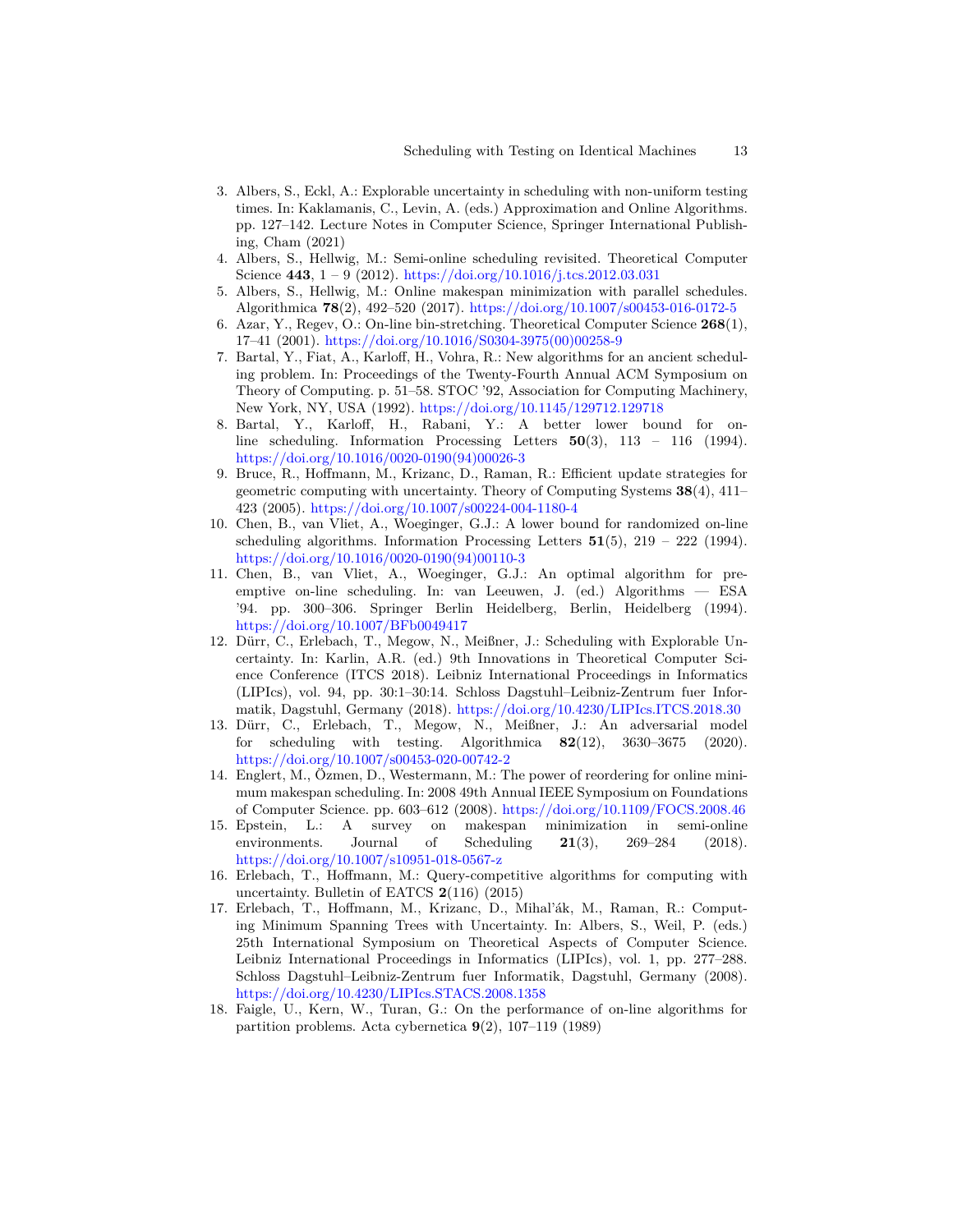- <span id="page-13-13"></span>19. Feder, T., Motwani, R., O'Callaghan, L., Olston, C., Panigrahy, R.: Computing shortest paths with uncertainty. Journal of Algorithms **62**(1), 1–18 (2007). <https://doi.org/10.1016/j.jalgor.2004.07.005>
- <span id="page-13-9"></span>20. Feder, T., Motwani, R., Panigrahy, R., Olston, C., Widom, J.: Computing the median with uncertainty. SIAM Journal on Computing **32**(2), 538–547 (2003). <https://doi.org/10.1137/S0097539701395668>
- <span id="page-13-1"></span>21. Fleischer, R., Wahl, M.: On-line scheduling revisited. Journal of Scheduling **3**(6), 343–353 (2000). [https://doi.org/10.1002/1099-1425\(200011/12\)3:6<343::AID-JOS54>3.0.CO;2-2](https://doi.org/10.1002/1099-1425(200011/12)3:6<343::AID-JOS54>3.0.CO;2-2)
- <span id="page-13-2"></span>22. Galambos, G., Woeginger, G.J.: An on-line scheduling heuristic with better worstcase ratio than graham's list scheduling. SIAM Journal on Computing **22**(2), 349– 355 (1993). <https://doi.org/10.1137/0222026>
- <span id="page-13-14"></span>23. Goerigk, M., Gupta, M., Ide, J., Schöbel, A., Sen, S.: The robust knapsack problem with queries. Computers and Operations Research **55**, 12 – 22 (2015). <https://doi.org/10.1016/j.cor.2014.09.010>
- <span id="page-13-0"></span>24. Graham, R.L.: Bounds for certain multiprocessing anomalies. Bell System Technical Journal **45**(9), 1563–1581 (1966). <https://doi.org/10.1002/j.1538-7305.1966.tb01709.x>
- <span id="page-13-7"></span>25. Graham, R.L.: Bounds on multiprocessing timing anomalies. SIAM Journal on Applied Mathematics **17**(2), 416–429 (1969). <https://doi.org/10.1137/0117039>
- <span id="page-13-10"></span>26. Gupta, M., Sabharwal, Y., Sen, S.: The update complexity of selection and related problems. In: Chakraborty, S., Kumar, A. (eds.) IARCS Annual Conference on Foundations of Software Technology and Theoretical Computer Science (FSTTCS 2011). Leibniz International Proceedings in Informatics (LIPIcs), vol. 13, pp. 325–338. Schloss Dagstuhl–Leibniz-Zentrum fuer Informatik, Dagstuhl, Germany (2011). <https://doi.org/10.4230/LIPIcs.FSTTCS.2011.325>
- <span id="page-13-15"></span>27. Hochbaum, D.S., Shmoys, D.B.: Using dual approximation algorithms for scheduling problems theoretical and practical results. J. ACM **34**(1), 144–162 (Jan 1987). <https://doi.org/10.1145/7531.7535>
- <span id="page-13-8"></span>28. Kahan, S.: A model for data in motion. In: Proceedings of the Twenty-third Annual ACM Symposium on Theory of Computing. pp. 265–277. STOC '91, ACM, New York, NY, USA (1991). <https://doi.org/10.1145/103418.103449>
- <span id="page-13-4"></span>29. Kalyanasundaram, B., Pruhs, K.: Speed is as powerful as clairvoyance. J. ACM **47**(4), 617–643 (Jul 2000). <https://doi.org/10.1145/347476.347479>
- <span id="page-13-3"></span>30. Karger, D.R., Phillips, S.J., Torng, E.: A better algorithm for an ancient scheduling problem. Journal of Algorithms  $20(2)$ ,  $400 - 430$  (1996). <https://doi.org/10.1006/jagm.1996.0019>
- <span id="page-13-6"></span>31. Kellerer, H., Kotov, V., Gabay, M.: An efficient algorithm for semi-online multiprocessor scheduling with given total processing time. Journal of Scheduling **18**(6), 623–630 (2015). <https://doi.org/10.1007/s10951-015-0430-4>
- <span id="page-13-5"></span>32. Kellerer, H., Kotov, V., Speranza, M.G., Tuza, Z.: Semi on-line algorithms for the partition problem. Operations Research Letters **21**(5), 235 – 242 (1997). [https://doi.org/10.1016/S0167-6377\(98\)00005-4](https://doi.org/10.1016/S0167-6377(98)00005-4)
- <span id="page-13-11"></span>33. Khanna, S., Tan, W.C.: On computing functions with uncertainty. In: Proceedings of the Twentieth ACM SIGMOD-SIGACT-SIGART Symposium on Principles of Database Systems. p. 171–182. PODS '01, Association for Computing Machinery, New York, NY, USA (2001). <https://doi.org/10.1145/375551.375577>
- <span id="page-13-12"></span>34. Megow, N., Meißner, J., Skutella, M.: Randomization helps computing a minimum spanning tree under uncertainty. SIAM Journal on Computing **46**(4), 1217–1240 (2017). <https://doi.org/10.1137/16M1088375>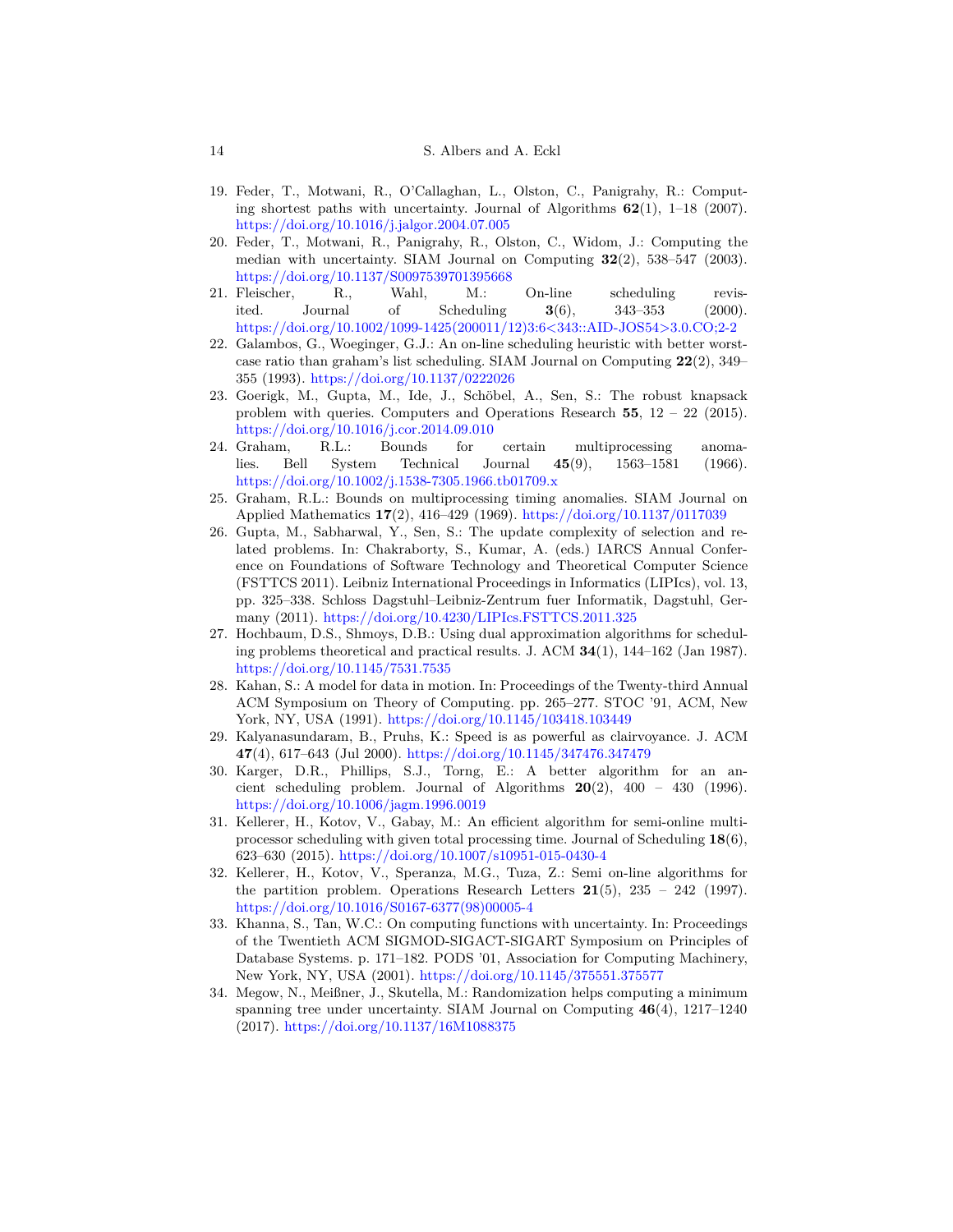- <span id="page-14-3"></span>35. Olston, C., Widom, J.: Offering a precision-performance tradeoff for aggregation queries over replicated data. In: 26th International Conference on Very Large Data Bases (VLDB 2000). p. 144–155. VLDB '00, Morgan Kaufmann Publishers Inc., San Francisco, CA, USA (2000)
- <span id="page-14-0"></span>36. Rudin III, J.F.: Improved bounds for the on-line scheduling problem. Ph.D. Thesis (2001)
- <span id="page-14-2"></span>37. Sanders, P., Sivadasan, N., Skutella, M.: Online scheduling with bounded migration. Mathematics of Operations Research **34**(2), 481–498 (2009). <https://doi.org/10.1287/moor.1090.0381>
- <span id="page-14-1"></span>38. Sgall, J.: A lower bound for randomized on-line multiprocessor scheduling. Information Processing Letters **63**(1), 51 – 55 (1997). [https://doi.org/10.1016/S0020-0190\(97\)00093-8](https://doi.org/10.1016/S0020-0190(97)00093-8)
- <span id="page-14-5"></span>39. Singla, S.: The price of information in combinatorial optimization. In: Proceedings of the Twenty-Ninth Annual ACM-SIAM Symposium on Discrete Algorithms. p. 2523–2532. SODA '18, Society for Industrial and Applied Mathematics, USA (2018). <https://doi.org/10.1137/1.9781611975031.161>
- <span id="page-14-4"></span>40. Weitzman, M.L.: Optimal search for the best alternative. Econometrica **47**(3), 641–654 (1979). <https://doi.org/10.2307/1910412>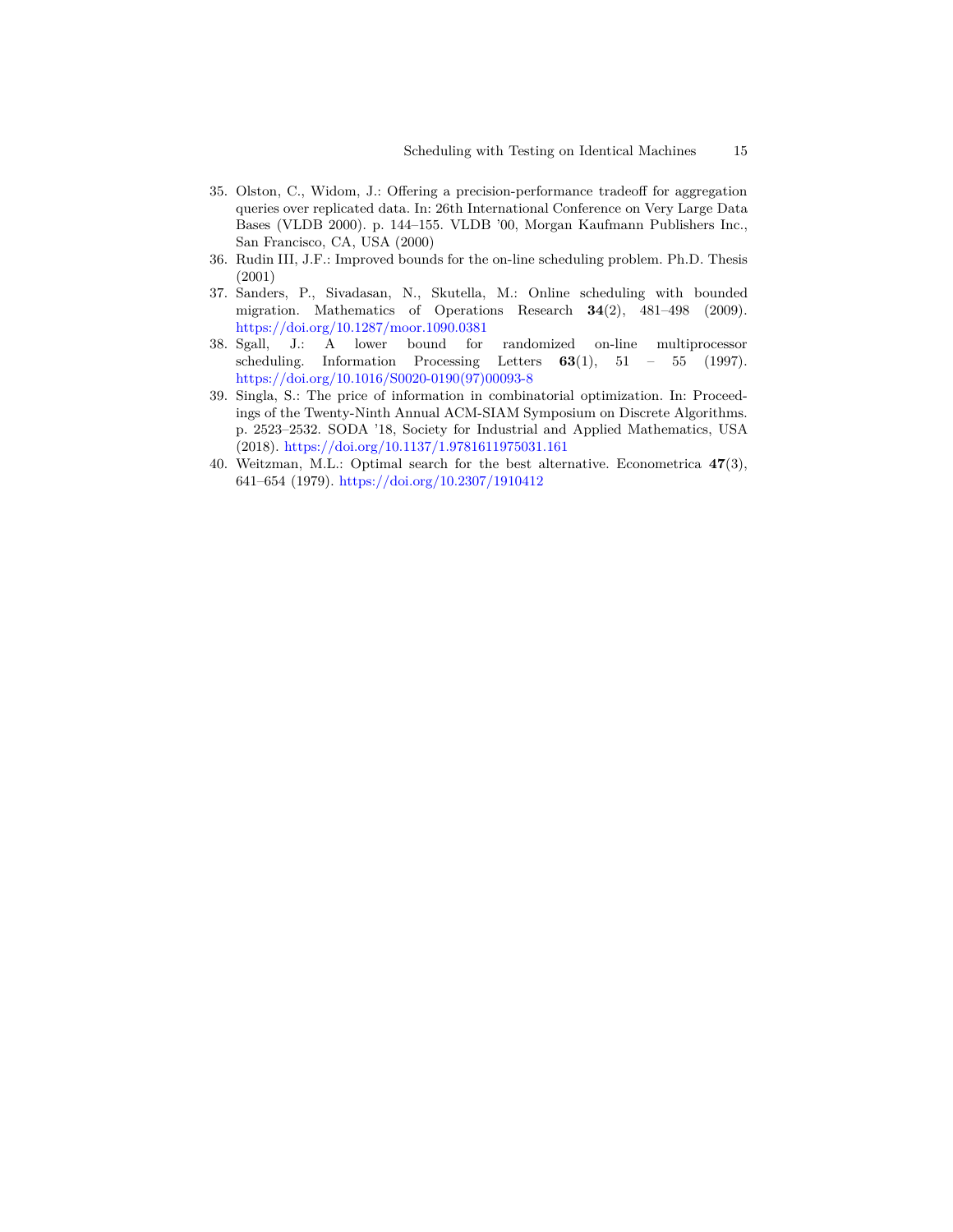## <span id="page-15-0"></span>**A Results for the Fully-Online Setting**

As an additional consideration, we also give some results for the fully-online setting, where the jobs arrive sequentially one by one. Whenever a job *j* arrives, its upper bound  $u_j$  and testing time  $t_j$  is revealed. Testing the job then reveals the processing time  $p_j$ .

In this section we provide improved lower bounds compared to the semionline setting, for which the lower bound was given by  $\max(\varphi, 2 - \frac{1}{m})$ . Recall that this was tight for  $m = 1$ . The following result gives a better bound for all instances with at least two machines.

**Theorem 7.** Let  $m \geq 2$ . In the fully-online setting, no algorithm is better than 2*-competitive for the problem of makespan minimization on multiple identical machines with testing, even if all testing times are equal to* 1*.*

*Proof.* We consider an instance with  $m + 1$  jobs where the first m jobs have  $t_j = u_j = 1$  for all *j*. Additionally, there is a single job *f* with values  $t_f =$  $2, u_f = 3$ . The processing times of the first *m* jobs are irrelevant, since it is clear that running a job untested is always optimal. If the algorithm tests the final job, then the adversary sets  $p_f = 3$ , otherwise it sets  $p_f = 0$ .

The *m* smaller jobs arrive first. If the algorithm stacks any two or more of these jobs on the same machines, then we have  $ALG / OPT \ge 2$  for the partial instance consisting only of the first *m* jobs.

Hence assume this is not the case and the algorithm produces a flat schedule of height 1 after the first *m* jobs. If the final job is now part of the instance, the optimum puts two of the smaller jobs on the same machine and can run *f* on its own machine.

If the algorithm tests the final job then it has an algorithmic running time of  $p_f^A = t_f + p_f = 2 + 3$ . The optimum runs the job untested, resulting in a final optimal value of  $\rho_i = 3$ . In total:

$$
\frac{\text{ALG}}{\text{OPT}} = \frac{1 + (2 + 3)}{3} = 2
$$

On the other hand, if the algorithm runs *f* untested, then the algorithmic running time is given by  $p_f^A = u_f = 3$ , while the optimum tests the job yielding  $\rho_f = 2$ . This gives

$$
\frac{\text{ALG}}{\text{OPT}} = \frac{1+3}{2} = 2.
$$

We now want to improve this simple and direct lower bound to some value larger than 2. It turns out this is increasingly harder if the number of machines *m* increases. The reason for this difficulty lies in the typical construction of lower bound examples based on several 'rounds' of *m* jobs where the algorithm is forced to produce flat schedules in order to be competitive. The example above also employs this construction in the first step.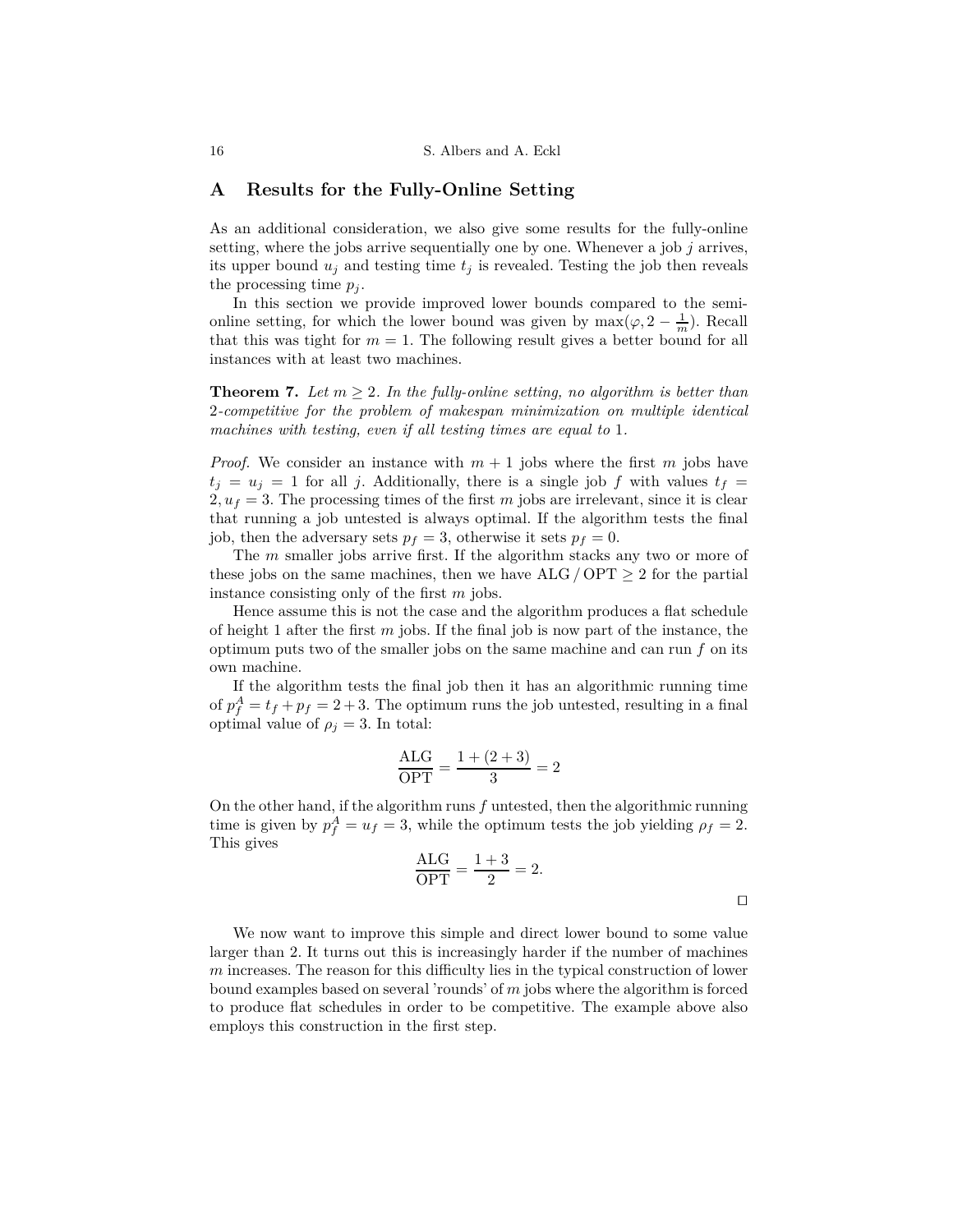We have not yet used the difficulty in deciding the testing strategy for such rounds of *m* jobs. For  $m = 2$ , we can improve the lower bound to a value close to 2*.*1.

**Theorem 8.** *In the fully-online setting, no algorithm is better than* 2*.*0953*-competitive for the problem of makespan minimization on two identical machines with testing.*

The proof uses parameter optimization based on the testing and running times of *m* jobs in one 'round' and of the final job. Since the number of parameters in this construction increases exponentially in dependence of *m*, we were unable to extend this result to general values of *m*. In particular, it is not directly clear whether parameters for instances with larger values of *m* can be chosen such that the same or a higher bound holds. We present the easiest case of  $m = 2$  as a stand-in for all results with small values of  $m$  which are still computationally tractable.

*Proof.* The counterexample consists of three jobs. The first job has a ratio between upper bound and testing time of  $r_1 = u_1/t_1 = \varphi$ . We may scale all remaining running times such that, independent of the testing decision of the algorithm for the first job, we can always assume that  $p_1^A = \varphi$  and  $\rho_1 = 1$ .

The running times of the second and third job are parameterized with the following values:  $t_2 = b$ ,  $u_2 = c$ ,  $t_3 = d$ ,  $u_3 = e$  with  $0 \leq b \leq c$  and  $0 \leq d \leq e$ . The adversary always chooses  $p_j$  such that the outcome is worst possible for the algorithm, that is  $p_j = u_j$  if *j* is tested and  $p_j = 0$  otherwise.

We start by considering the first 'round' of jobs, which consists only of the first and second job. We want the algorithm to schedule these jobs on two distinct machines. Hence we have to make sure that the competitive ratio is high in case the algorithm uses the same machine for both jobs. So assume for now that the algorithm does.

Clearly, the optimum always uses both machines if there is only two jobs. Hence it has a value of  $\max(1, \rho_2)$ . If the algorithm tests the second job, then

<span id="page-16-0"></span>
$$
\frac{\text{ALG}}{\text{OPT}} = \frac{\varphi + b + c}{\max(1, c)}.
$$
\n(7)

If the algorithm runs the second job untested, then

$$
\frac{\text{ALG}}{\text{OPT}} = \frac{\varphi + c}{\max(1, b)}.\tag{8}
$$

These are the first two fractions we want to maximize. Assume now that the algorithm does *not* use the same machine for the first two jobs. Then the third job arrives and will be scheduled on top of the smaller of the two previous jobs. This gives an algorithmic value of  $\min(\varphi, p_2^A) + p_3^A$ .

We assume that the values of the parameters are such that the optimum puts jobs 1 and 2 on one machine and job 3 on the other. If this is actually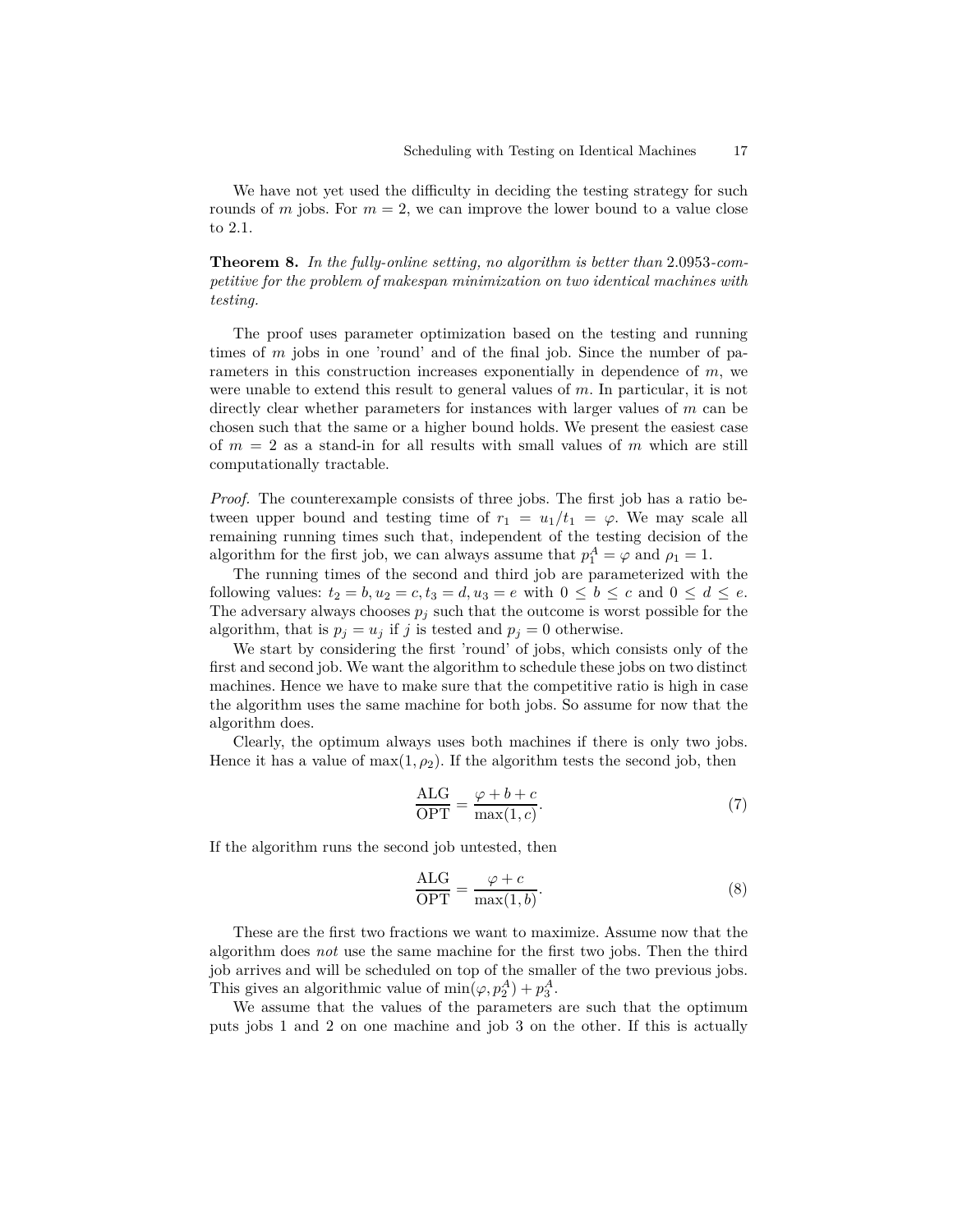not the case then the optimal value can only be smaller. Hence we have  $\text{OPT} \leq$  $\max(1 + \rho_2, \rho_3).$ 

We now differentiate four cases corresponding to the testing decision of the algorithm with respect to jobs 2 and 3. The realizations of the processing times are chosen by the adversary as described above.

Jobs 2 and 3 are tested. Then

$$
\frac{\text{ALG}}{\text{OPT}} \ge \frac{\min(\varphi, b+c) + d + e}{\max(1+c, e)}.\tag{9}
$$

Job 2 is tested and job 3 is not tested. Then

$$
\frac{\text{ALG}}{\text{OPT}} \ge \frac{\min(\varphi, b+c) + e}{\max(1+c, d)}.\tag{10}
$$

Job 2 is not tested and job 3 is tested. Then

$$
\frac{\text{ALG}}{\text{OPT}} \ge \frac{\min(\varphi, c) + d + e}{\max(1 + b, e)}.\tag{11}
$$

Jobs 2 and 3 are not tested. Then

<span id="page-17-0"></span>
$$
\frac{\text{ALG}}{\text{OPT}} \ge \frac{\min(\varphi, c) + e}{\max(1 + b, d)}.\tag{12}
$$

⊓⊔

All that remains is optimizing the minimum value of  $(7)-(12)$  $(7)-(12)$  $(7)-(12)$ . We used numeric optimization and received values of  $b = 1, c = \varphi, d = \varphi^2$  and  $e \approx 3.8675$ . This yields a minimum of

$$
\min ((7) - (12)) \approx 2.0953.
$$

For  $m = 2$  it turned out that we may achieve a lower bound larger than 2 with two equal-sized jobs in the first round. This changes as soon as  $m > 3$ , where three equal-sized jobs in the first round lead to a ratio of at most 2 when the algorithm stacks two of these three jobs on the same machine. It is unclear whether this can be remedied for arbitrary values of *m* by choosing suitable parameters.

# **B An Improved Result for Uniform Instances with a Small Number of Uncertain Jobs**

For an additional result in the uniform setting we take a closer look at jobs whose lower bound is smaller than their testing time. We call any job with  $u_j > 1$  (in the case of uniform testing) *uncertain*. For these jobs, the algorithm has to make a non-trivial decision whether to test or not. For all other jobs, running the upper bound untested is optimal. Let  $\lambda$  be ratio between uncertain jobs and machines, that is

$$
\lambda = \frac{|\{j \in [n] : u_j > 1\}|}{m}.
$$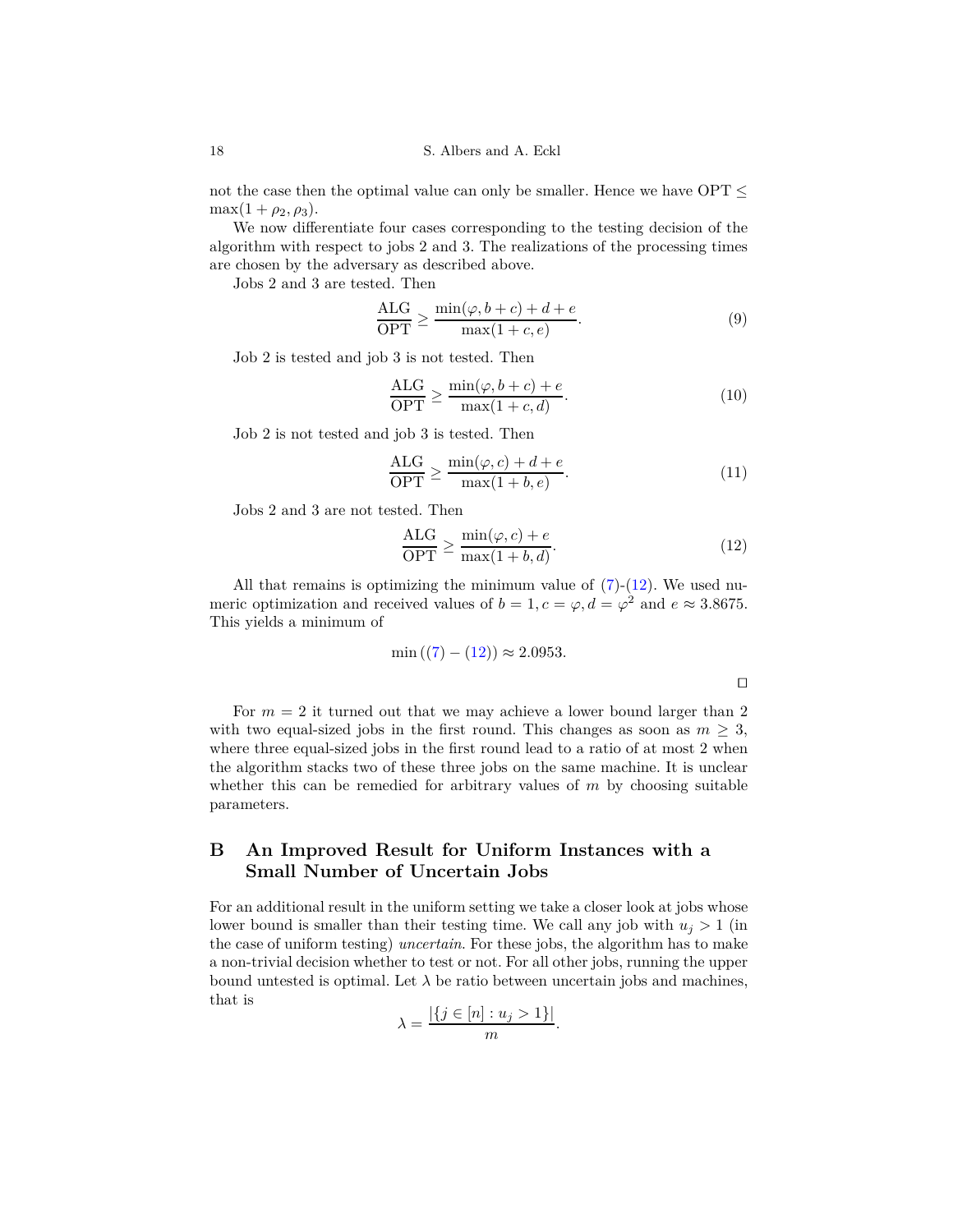**Lemma 1.** For instances with  $\lambda \leq 1$ , there exists a  $\varphi\left(\frac{4}{3} - \frac{1}{3m}\right)$ *-competitive non-preemptive algorithm for the uniform testing case.*

*Proof.* Our algorithm for the uniform setting with  $\lambda \leq 1$  first tends to all uncertain jobs before considering any others. There are at most *m* such uncertain jobs by the definition of  $\lambda$ . We make the algorithm simply assign them to one machine each. By Proposition [1](#page-4-0) we have  $p_j^A \leq \varphi \rho_j$  for all uncertain jobs if we choose the parameter  $\alpha$  equal to the golden ratio.

We can now employ a simple trick to solve the rest of the instance: Since the only remaining jobs are those without uncertainty, the algorithm has complete information about the algorithmic running times of the instance, that is it knows all values  $p_j^A$ , even those of jobs who are not yet scheduled. At this point we employ the *Largest Processing Time* (LPT) algorithm. LPT is a  $(\frac{4}{3} - \frac{1}{3m})$ approximation for makespan minimization on parallel machines [\[25\]](#page-13-7).

Our algorithm has only assigned at most one job per machine so far. Additionally, since  $p_j^A \ge \min(1 + p_j, u_j) \ge 1$  for all uncertain jobs and  $p_j^A \le 1$ for all other jobs, we know that these already assigned jobs correspond to the largest jobs w.r.t. the algorithmic running times. Hence the algorithm can assign all remaining jobs such that the final assignment is exactly the same as in the solution given by the offline algorithm LPT.

Let us denote for any algorithm *A* the solution given by *A* on the instance with running times  $x_j$  as  $A_{(x_j)}$ . Then the final value of our online algorithm ALG fulfills

$$
\mathrm{ALG} = \mathrm{LPT}_{\left(p^A_j\right)} \le \left(\frac{4}{3} - \frac{1}{3m}\right) \mathrm{OPT}_{\left(p^A_j\right)} = \varphi \left(\frac{4}{3} - \frac{1}{3m}\right) \mathrm{OPT}_{\left(\frac{1}{\varphi}p^A_j\right)}.
$$

As we have argued above, it holds that  $\frac{1}{\varphi} p_j^A \leq \rho_j$  for all jobs. In particular, it follows that the instance with processing times  $\frac{1}{\varphi} p_j^A$  has an optimal solution which is not larger than the optimal solution of the instance with processing times  $\rho_j$ . Therefore,

$$
\varphi\left(\frac{4}{3}-\frac{1}{3m}\right) \text{OPT}_{\left(\frac{1}{\varphi}p_j^A\right)} \leq \varphi\left(\frac{4}{3}-\frac{1}{3m}\right) \text{OPT}_{\left(\rho_j\right)}.
$$

Altogether, it follows that  $ALG \le \varphi \left( \frac{4}{3} - \frac{1}{3m} \right)$  OPT.

## <span id="page-18-0"></span>**C Proofs**

#### **C.1 Proof of Theorem [1](#page-5-1)**

*Proof.* Let *M* be a sufficiently large number and consider the following instance: On *m* machines we are given  $m(m-1)$  small jobs with values  $t_j = 1, p_j = 0$ and  $u_j = M$ . Additionally, we are given a single large job *f* with  $t_f = 1, p_f =$  $m - 1, u_f = M$ .

The optimum tests all jobs and has a value of

$$
OPT = m,
$$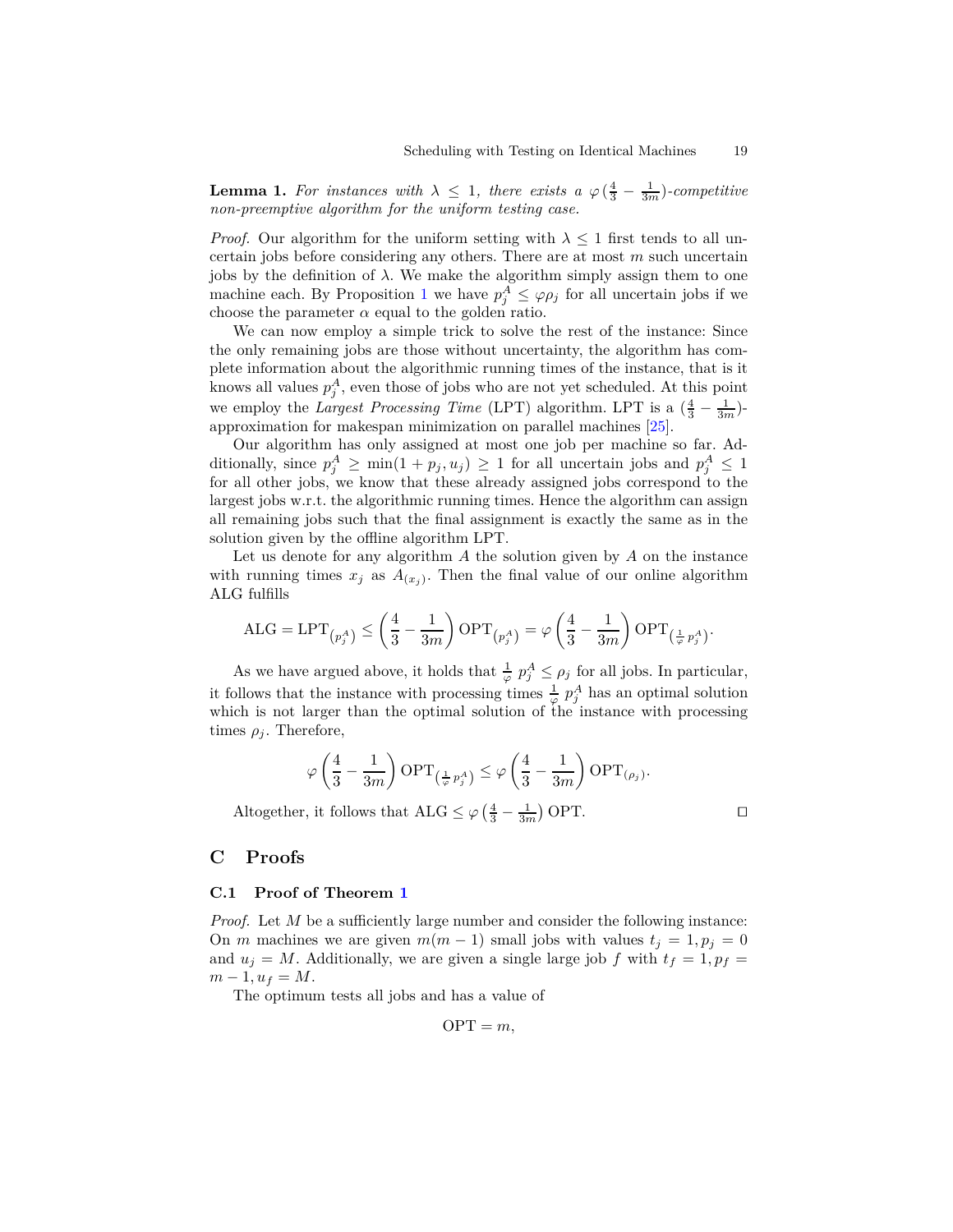which is achieved by distributing all small jobs onto *m*−1 machines and running job *f* on the final machine.

It is immediately clear that if an algorithm decides to run any job untested, the ratio between the algorithmic solution and the optimum becomes larger as *M* increases:

$$
\frac{\text{ALG}}{\text{OPT}} \ge \frac{M}{m} = \xrightarrow[M \to \infty]{} \infty
$$

Hence assume that the algorithm tests everything. Since all jobs have the same testing times and upper bounds, the algorithm cannot distinguish between them. In particular, it does not know which one the large job *f* is. Hence the adversary can decide the realization of the processing times whenever a job is being tested. Assume the algorithm runs some job *j* on machine  $\bar{m}$ . Let  $N(\bar{m})$ be the current number of jobs on machine  $\bar{m}$  excluding *j*. Then the adversary sets  $p_j$  as follows:

- If  $N(\bar{m}) \geq m 1$  and job  $f$  is not yet run, set  $p_j = m 1$  (i.e. set  $j = f$ ).
- Else, set  $p_j = 0$ .

If at any point the algorithm tests some job *j* and the corresponding machine  $\overline{m}$  fulfills  $N(\overline{m}) \geq m-1$  for the first time, then the adversary sets  $j = f$  and we have

$$
ALG \ge N(\bar{m}) + m \ge (m - 1) + m = 2m - 1.
$$

The competitive ratio of the algorithm is then given by

$$
\frac{\mathrm{ALG}}{\mathrm{OPT}} \ge \frac{2m-1}{m} = 2 - \frac{1}{m}.
$$

It remains to show that at some point the number of jobs on all machines is at least *m* − 1, and hence the algorithm is forced to run the next job on such a machine. Assume this is not the case and the adversary declares the processing times of all jobs to be small. The average load on the machines after  $m(m-1)+1$ such jobs is given by  $(m(m-1)+1)/m > m-1$ . Since the adversary has not set any job as large, all machines  $m_i$  must also have a load of at most  $m-1$ , which is a contradiction. which is a contradiction.

#### **C.2 Proof of Theorem [2](#page-5-3)**

*Proof.* The value of the optimum is at least as large as the average sum of the optimal offline running times, or

$$
L := \frac{1}{m} \sum_{j \in [n]} \rho_j \le \text{OPT}.
$$

At the same time, we know that the optimum has to at least schedule every job on some machine:

$$
\rho_j \le \text{OPT} \quad \forall j \in [n]
$$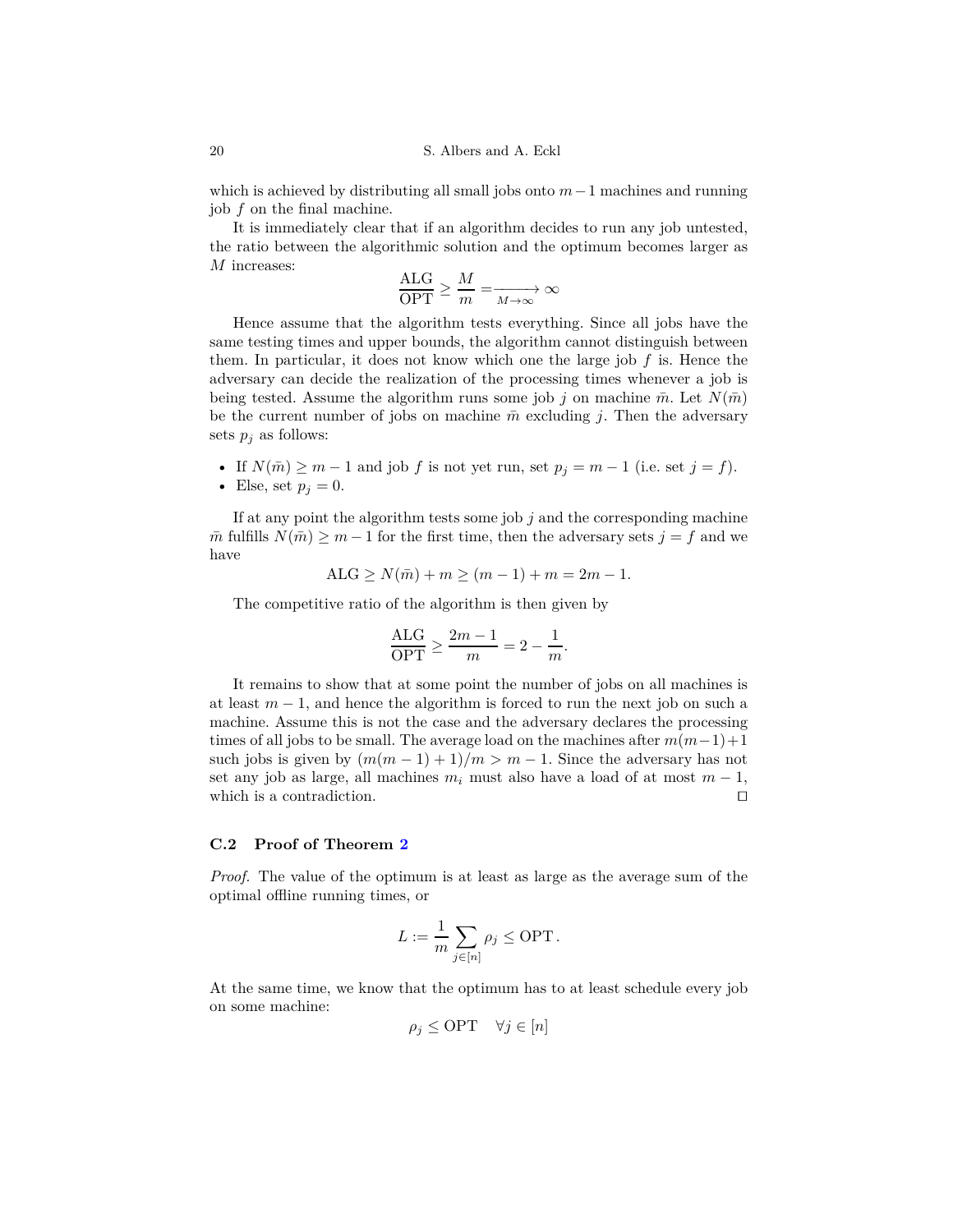We set  $\alpha = \varphi$  in Proposition [1](#page-4-0) and combine parts (a) and (b) to bound the algorithmic running time:

$$
p_j^A \le \varphi \rho_j \quad \forall j \in [n]
$$

Let *l* be the job that finishes last in the schedule. Let *t* be the minimum machine load right before *l* is assigned. It follows that job *l* starts at time *t* and finishes at time  $t + p_l^A$ . This implies that the value of the algorithm is equal to  $t + p_l^A$  as well.

The value of *t* is at most the average sum of algorithmic running times of all jobs scheduled before *l*. We overestimate this average using all jobs except *l* itself. We receive 1

$$
t \leq \frac{1}{m} \sum_{j \neq l} p_j^A
$$
  
\n
$$
\leq \frac{\varphi}{m} \sum_{j \neq l} \rho_j
$$
  
\n
$$
= \frac{\varphi}{m} \sum_{j \in [n]} \rho_j - \frac{\varphi}{m} \rho_l
$$
  
\n
$$
= \varphi L - \frac{\varphi}{m} \rho_l
$$

We can estimate the algorithmic value by

$$
\begin{aligned} \text{ALG} &= t + p_l^A\\ &\leq \varphi L - \frac{\varphi}{m} \rho_l + \varphi \rho_l\\ &\leq \varphi L + \varphi \left(1 - \frac{1}{m}\right) \rho_l\\ &\leq \varphi \left(2 - \frac{1}{m}\right) \text{OPT}, \end{aligned}
$$

where we used the lower bounds  $(3)$  and  $(4)$  in the last step.

Finally, we provide a short example to see that the above analysis is tight. We note that the counterexample depends on the fact that the algorithm does not sort the jobs. It is unclear whether Greedy with some additional sorting strategy yields a provably better result. However, since Greedy without sorting only considers one job after the other, it is directly applicable to the fully online case (see Section [A\)](#page-15-0).

Consider  $m(m-1)$  small jobs with  $t_j = 1, p_j = u_j = \varphi$  and a single large job *f* with  $t_f = m$ ,  $p_f = u_f = \varphi m$ . It is clear that the optimal makespan is given by *ϕm*.

Since Greedy doesn't sort the jobs, we may assume it tests and schedules all small jobs first. Afterwards, all machines have a load of  $(m-1)(1+\varphi)$ . Then, job *f* is tested and run, yielding a final makespan of

$$
(m-1)(1 + \varphi) + m(1 + \varphi) = (2m - 1)\varphi^{2}.
$$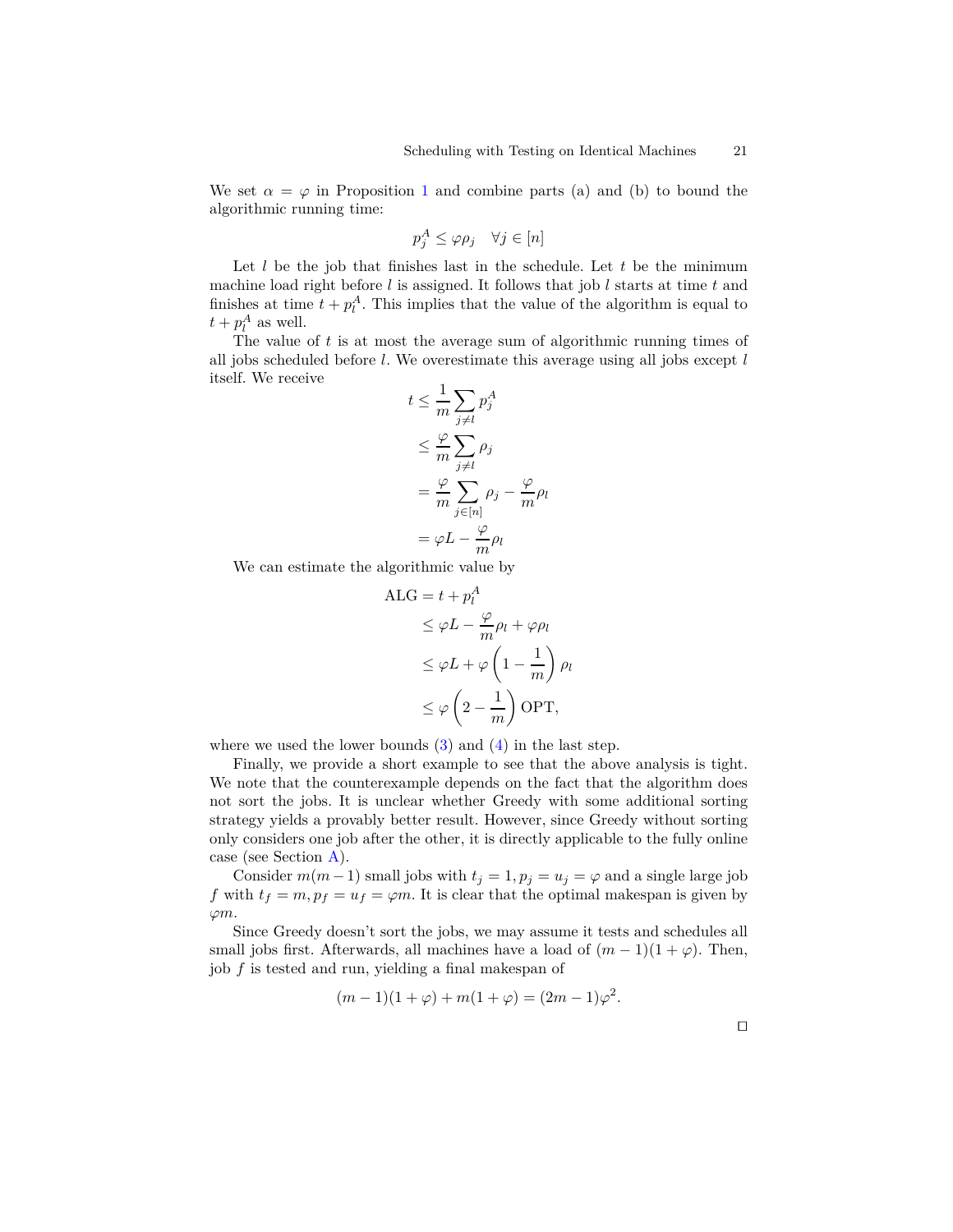## **C.3 Proof of Proposition [2](#page-8-1)**

*Proof.* Let the final job *l* and the minimum machine load *t* before job *l* be defined as in the proof of Theorem [3.](#page-7-4) We want to estimate the value of the algorithm  $ALG = t + p_l^A$ .

The value of *t* is bounded by the average of the algorithmic running times of all jobs before  $l$ . Let  $J_l$  be the set of jobs the algorithm assigns before  $l$ . Then:

$$
t \leq \frac{1}{m} \sum_{j \in J_l} p_j^A
$$
  
= 
$$
\frac{1}{m} \sum_{j \in J_l \cup l} p_j^A - \frac{p_l^A}{m}
$$
  

$$
\leq \frac{1}{m} \sum_{j \in J_l \cup l} \alpha_j \rho_j - \frac{p_l^A}{m}
$$

*Case 1*: Job *l* is in  $S_1$ . In this case, *l* is the first job assigned to its machine by the definition of the assignment for jobs in this set. Since *l* is also the last job on its machine, it follows that *l* is the *only* job on its machine and hence  $t = 0$ . By  $(6)$  and  $(4)$  we have

$$
t + p_l^A \le \alpha_l \rho_l = \varphi \rho_l \le \varphi \text{ OPT}.
$$

*Case 2*:  $l \in B$ . In this case the set  $J_l$  only contains jobs from  $S_1$  and  $B$ . Since *l* itself is also in  $B$ , we can use  $(6)$  to write

$$
t \leq \frac{1}{m} \sum_{j \in J_l \cup l} \alpha_j \rho_j - \frac{p_l^A}{m}
$$
  
\n
$$
\leq \frac{1}{m} \left( \sum_{j \in S_1} \varphi \rho_j + \sum_{j \in B} \left( 1 + \frac{1}{T(m)} \right) \rho_j \right) - \frac{p_l^A}{m}
$$
  
\n
$$
\leq \frac{\varphi}{m} \sum_{j \in [n]} \rho_j - \frac{p_l^A}{m}
$$
  
\n
$$
= \varphi L - \frac{p_l^A}{m},
$$

where we additionally used  $1 + 1/T(m) \leq \varphi$ .

For the value of the algorithm we use [\(6\)](#page-7-2) again to receive

$$
t + p_l^A \le \varphi L - \frac{p_l^A}{m} + p_l^A
$$
  
\n
$$
\le \varphi L + \left(1 + \frac{1}{T(m)}\right) \left(1 - \frac{1}{m}\right) \rho_l
$$
  
\n
$$
\le \left(\varphi + \left(1 + \frac{1}{T(m)}\right) \left(1 - \frac{1}{m}\right)\right) \text{OPT}.
$$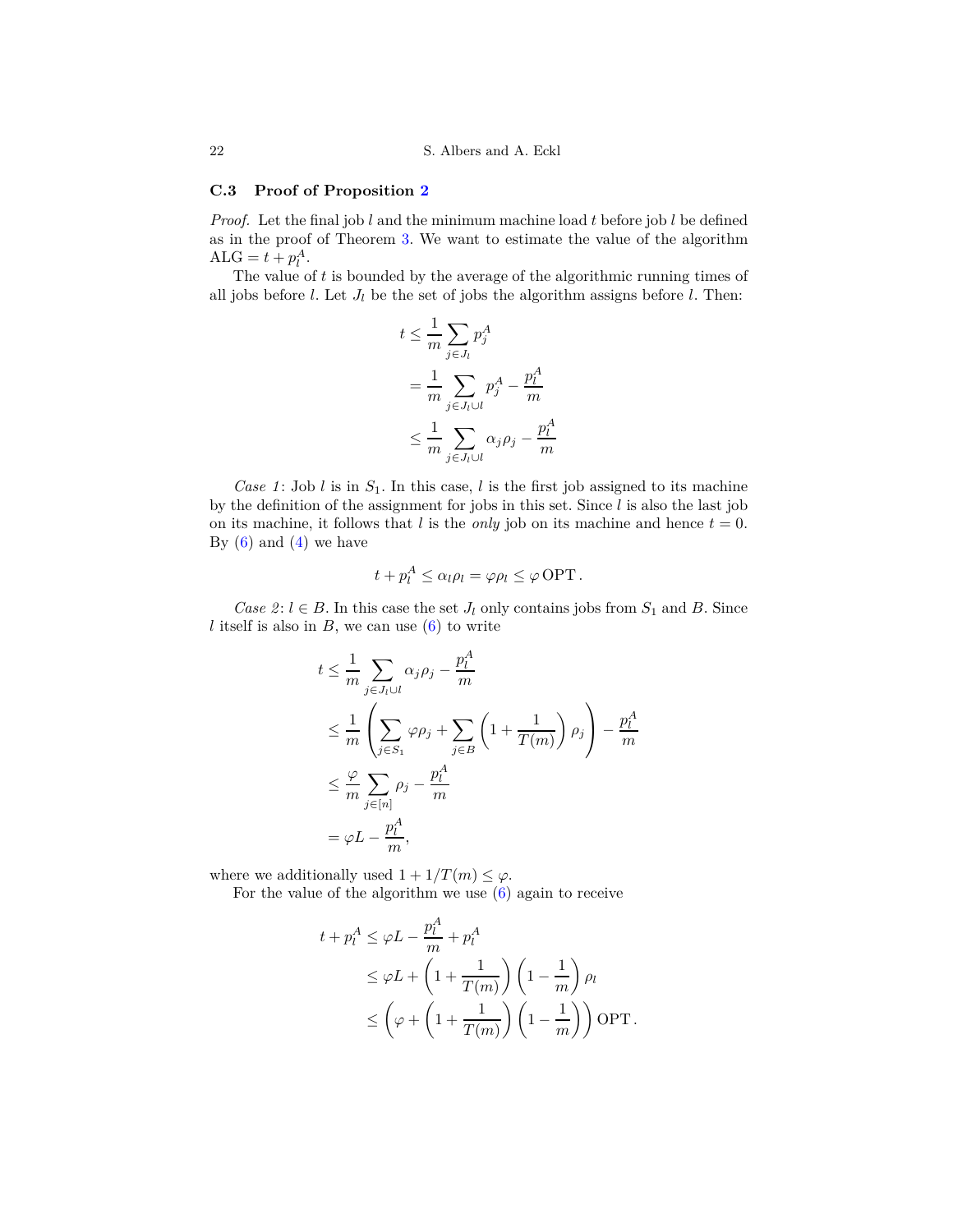Here we additionally used  $(3)$  and  $(4)$  in the final step.

*Case 3*:  $l \in S_2$ . The set  $J_l$  may now contain jobs of any set. We estimate t as best as possible using [\(6\)](#page-7-2). Since  $T(m) \ge \varphi \ge 1 + 1/T(m)$ , we have

$$
t \leq \frac{1}{m} \sum_{j \in J_l \cup l} \alpha_j \rho_j - \frac{p_l^A}{m}
$$
  

$$
\leq \frac{T(m)}{m} \sum_{j \in [n]} \rho_j - \frac{p_l^A}{m}
$$
  

$$
= T(m)L - \frac{p_l^A}{m}.
$$

To receive the desired competitive ratio, we want to estimate  $p_l^A$ . It now becomes apparent why we chose to schedule the *m* largest jobs w.r.t. the minimal running time in the first phase of the algorithm: Since  $l$  is in the set  $S_2$  (and therefore  $S_2$  is not empty), we know that  $|S_1| = m$  and these m jobs have a minimal running time not smaller than *l*.

Since the  $\tau_j$  are lower bounds for the optimal offline running times  $\rho_j$ , it follows that  $\tau_l \leq \rho_j$  for all jobs  $j \in S_1$ . Including *l* itself there are at least  $m+1$ such jobs. In particular, using the sorting of the optimal offline running times, we have  $\tau_l \leq \rho_m$  and  $\tau_l \leq \rho_{m+1}$  for the *m*-th and  $(m+1)$ -th largest job. With equation  $(5)$ , we receive

$$
\tau_l \le \frac{1}{2} \left( \rho_m + \rho_{m+1} \right) \le \frac{\text{OPT}}{2}.
$$

If  $\tau_l = u_l$ , then it follows directly that  $p_l^A = u_l = \tau_l \leq \frac{QPT}{l}$ . If on the other hand  $\tau_l = t_l$ , then, since *l* is in *S*, we have  $p_l^A = u_l < T(m) \cdot t_l = T(m) \cdot \tau_l \leq$  $\frac{T(m)}{2}$  OPT. Because of  $T(m) \geq 1$  it follows in both cases that

$$
p_l^A = u_l \le \frac{T(m)}{2} \text{ OPT}.
$$

The value of the algorithm is then

$$
t + p_l^A \le T(m)L - \frac{p_l^A}{m} + p_l^A
$$
  
\n
$$
\le T(m) \text{ OPT} + \left(1 - \frac{1}{m}\right) \frac{T(m)}{2} \text{ OPT}
$$
  
\n
$$
\le T(m) \left(\frac{3}{2} - \frac{1}{2m}\right) \text{ OPT}.
$$

This concludes the proof of the proposition. □

#### **C.4 Proof of Theorem [4](#page-8-0)**

*Proof.* As before, let *L* be the lower bound [\(3\)](#page-7-0). The lower bounds [\(4\)](#page-7-3) and [\(5\)](#page-7-1) also hold. We again denote the last job to finish as *l* and the minimum machine load before *l* as *t*. Hence, the value of the algorithm is  $t + p_l^A$ .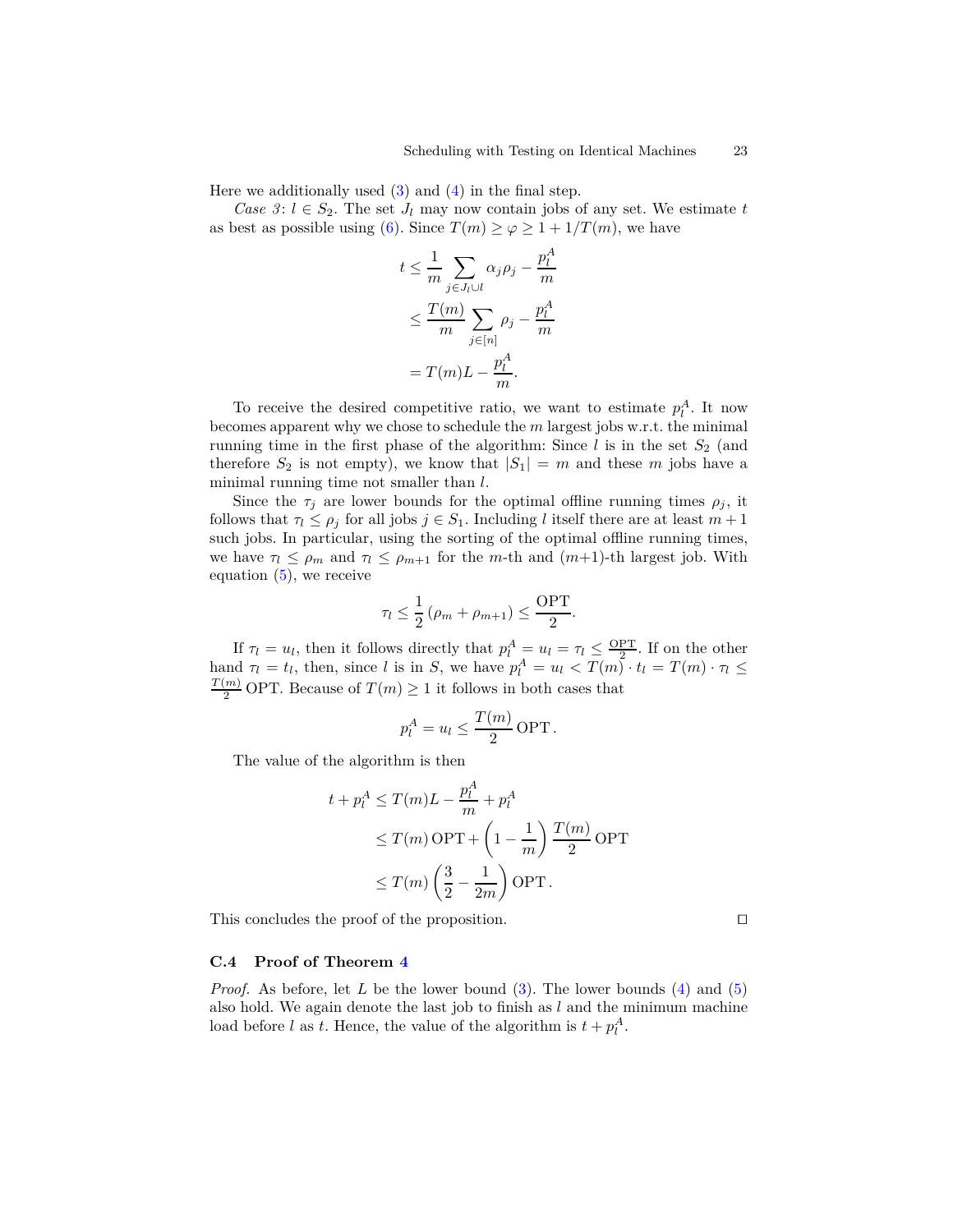#### 24 S. Albers and A. Eckl

By Proposition [1,](#page-4-0) the testing scheme of the algorithm yields  $p_j^A \leq \alpha_j \rho_j$ , where

$$
\alpha_j := \begin{cases} 1 + \frac{1}{T_1(m)} & \text{if } j \text{ is tested,} \\ T_1(m) & \text{else.} \end{cases}
$$

We first deal with the case when the number of jobs *n* is less than or equal to the number of machines *m*. In this case, the algorithm puts at most one job on every machine. Consider job *l*, the last job to finish. By the testing scheme of the algorithm it holds that

$$
ALG = p_l^A \le \max\left(1 + \frac{1}{T_1(m)}, T_1(m)\right) \rho_j \le T_1(m) \rho_j \le T_1(m)
$$
 OPT,

where the second inequality holds due to  $T_1(m) \geq \varphi$  and the last due to equation [\(4\)](#page-7-3). This concludes the special case where  $n \leq m$ .

Let us now consider  $n > m$ . We assume w.l.o.g. that the job indices are sorted by non-increasing optimal offline running times  $\rho_j$ , i.e.  $\rho_1 \geq \cdots \geq \rho_n$ . Since we now have at least  $m+1$  jobs, the lower bound of the  $m$ -th and  $(m+1)$ -th largest job is applicable.

We bound the value of *t* by the average of the algorithmic running times of all jobs run before  $l$ . Let  $J_l$  be the set of jobs the algorithm assigns before  $l$ .

$$
t \leq \frac{1}{m} \sum_{j \in J_l} p_j^A
$$
  
= 
$$
\frac{1}{m} \sum_{j \in J_l \cup l} p_j^A - \frac{p_l^A}{m}
$$
  

$$
\leq \frac{1}{m} \sum_{j \in [n]} \alpha_j \rho_j - \frac{p_l^A}{m}
$$

*Case 1*: The algorithm tests job *l*. Then, by the non-increasing order of the upper bounds, all jobs in  $J_l$  are tested as well. Hence  $\alpha_j = 1 + 1/T_1(m)$  for all  $j \in J_l$ . Combining this with  $(3)$ , we get

$$
t \leq \frac{1}{m} \sum_{j \in [n]} \left( 1 + \frac{1}{T_1(m)} \right) \rho_j - \frac{p_i^A}{m}
$$

$$
= \left( 1 + \frac{1}{T_1(m)} \right) L - \frac{p_i^A}{m}.
$$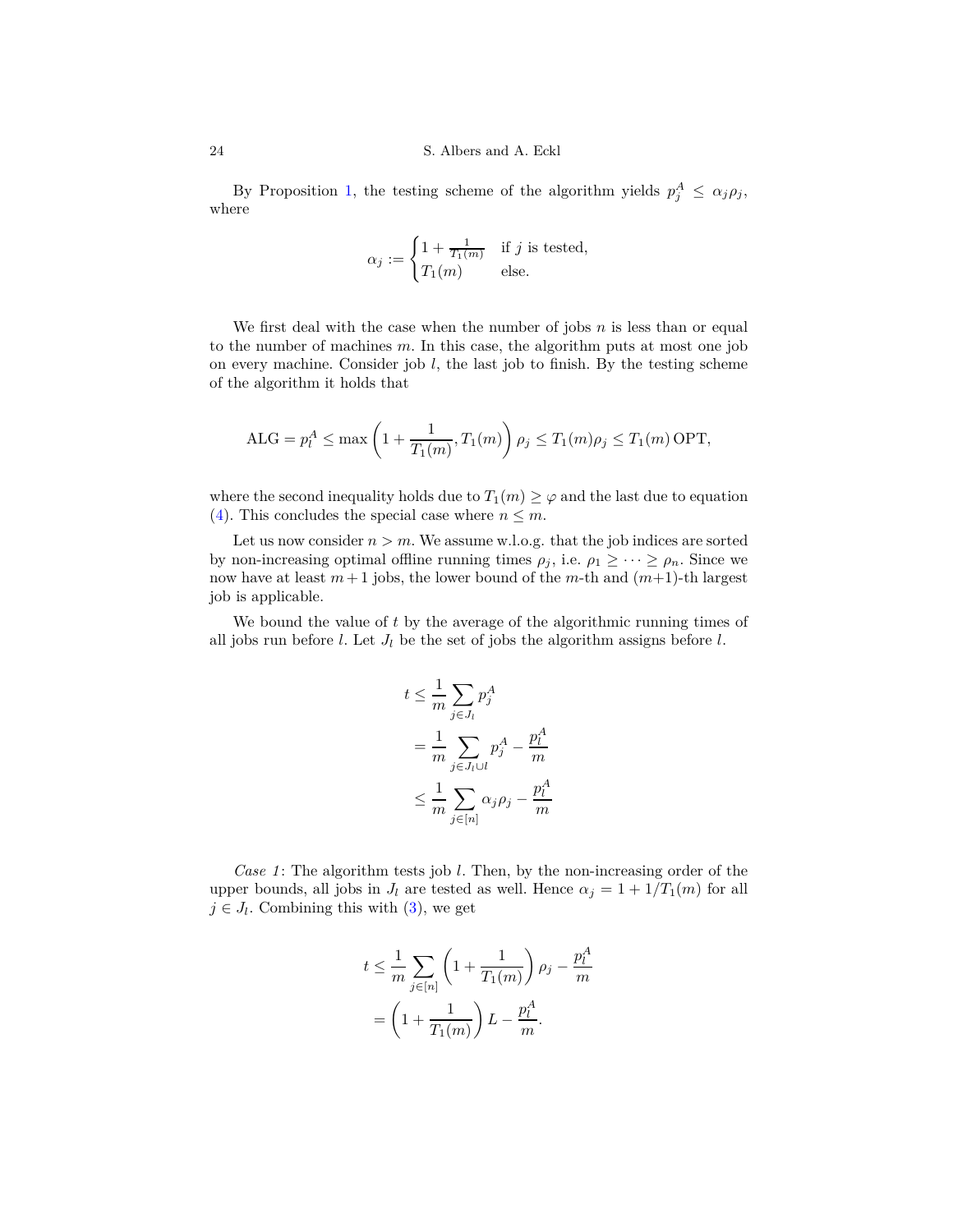Finally, since *l* itself is also tested, we can write

$$
\begin{aligned} \text{ALG} &= t + p_l^A\\ &\le \left(1 + \frac{1}{T_1(m)}\right) L - \frac{p_l^A}{m} + p_l^A\\ &\le \left(1 + \frac{1}{T_1(m)}\right) \left(L + \left(1 - \frac{1}{m}\right) \rho_l\right) \\ &\le \left(1 + \frac{1}{T_1(m)}\right) \left(2 - \frac{1}{m}\right) \text{OPT} \,. \end{aligned}
$$

*Case 2*: The algorithm runs *l* untested. If *l* is part of the first round of *m* jobs, that is if *l* is the only job on its machine, then we can argue analogously to the case  $n \leq m$  that  $ALG = p_l^A \leq T_1(m)$  OPT.

Otherwise, recall the definition of the minimal running time  $\tau_j$  of job *j*, which is

$$
\tau_j = \min(1, u_j)
$$

in the uniform testing case. As we argued previously, it holds  $\rho_j \geq \tau_j$  for all jobs.

Since there are at least *m* jobs the algorithm considers before *l*, and the algorithm sorts all jobs by  $u_j$ , we know that there exist at least  $m + 1$  jobs  $j$ with  $\tau_j \geq \tau_l$ , including *l* itself. Since the  $\tau_j$  are lower bounds for the optimal offline running times  $\rho_j$ , it follows that  $\tau_j \leq \rho_l$  for at least  $m+1$  different jobs *j*. Using the sorting of the optimal offline running times and [\(5\)](#page-7-1), we receive

$$
\tau_l \le \frac{1}{2} \left( \rho_m + \rho_{m+1} \right) \le \frac{\text{OPT}}{2}.
$$

Since *l* is not tested by the algorithm we have  $p_l^A = u_l < T_1(m)$ . Now, if  $\tau_l = u_l$ , then it follows directly that  $p_l^A = u_l = \tau_l \leq \frac{\text{OPT}}{2}$ . If on the other hand  $\tau_l = 1$ , then  $p_l^A < T_1(m) = T_1(m) \cdot \tau_l \leq \frac{T_1(m)}{2}$  OPT. Since  $T_1(m) \geq 1$  it follows in both cases that

$$
p_l^A = u_l \le \frac{T_1(m)}{2} \text{ OPT}.
$$

We do not know which jobs before *l* the algorithm tests or runs untested. From  $T_1(m) \geq \varphi$  follows  $\alpha_j \leq T_1(m)$  in both cases, hence we have  $p_j^A \leq \alpha_j \rho_j \leq$  $T_1(m)\rho_j$  for all  $j \in [n]$ . We write

$$
t \leq \frac{1}{m} \sum_{j \in [n]} T_1(m)\rho_j - \frac{p_l^A}{m}
$$

$$
= T_1(m)L - \frac{p_l^A}{m}.
$$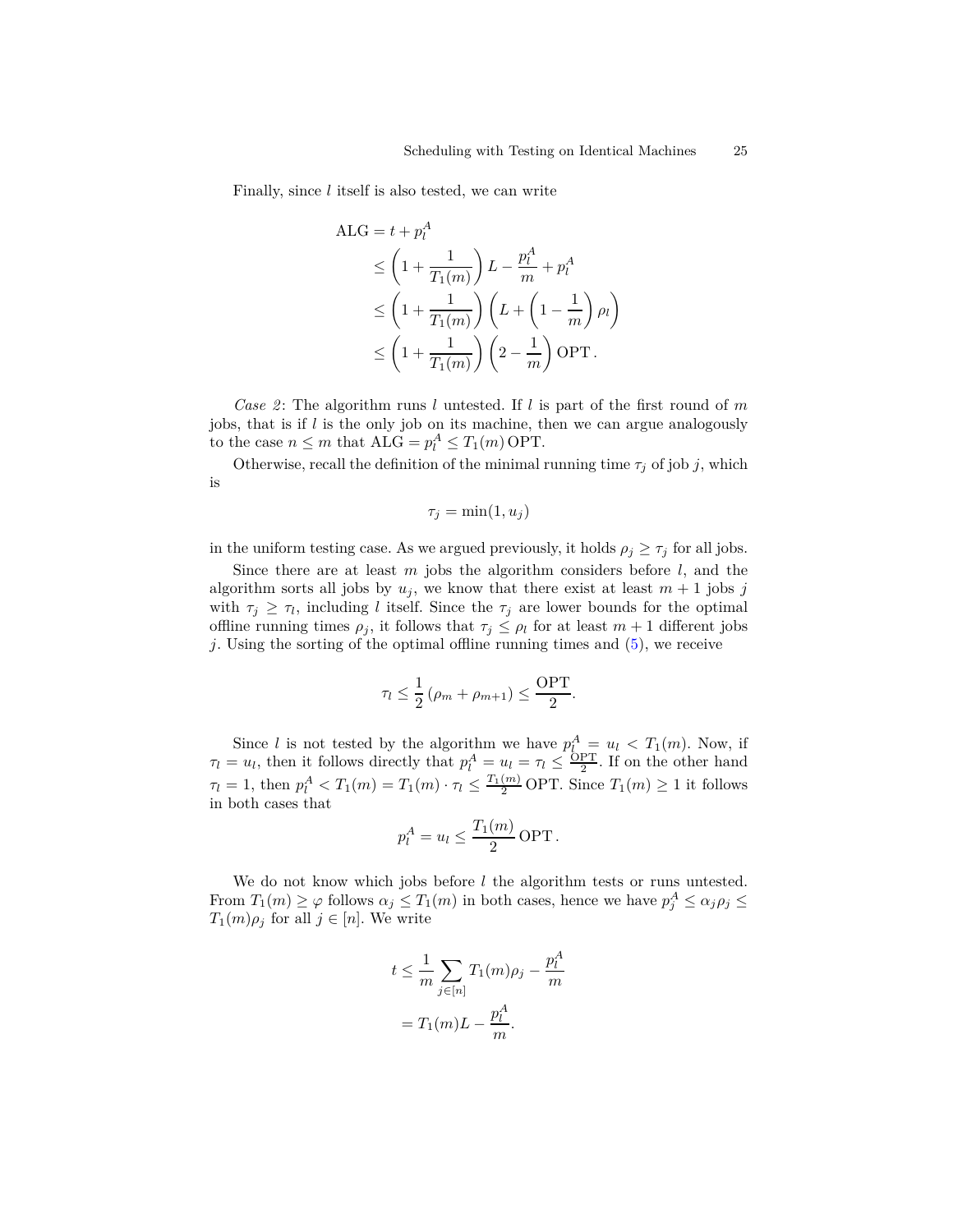For the algorithmic value:

$$
ALG = t + p_t^A
$$
  
\n
$$
\leq T_1(m)L - \frac{p_t^A}{m} + p_t^A
$$
  
\n
$$
\leq T_1(m) \text{ OPT} + \left(1 - \frac{1}{m}\right) \frac{T_1(m)}{2} \text{ OPT}
$$
  
\n
$$
\leq T_1(m) \left(\frac{3}{2} - \frac{1}{2m}\right) \text{ OPT}
$$

Finally, we take the maximum over the two cases above and minimize the value in dependence of  $T_1(m)$ . In other words we want to minimize

$$
\max\left(\left(1+\frac{1}{T_1(m)}\right)\left(2-\frac{1}{m}\right), T_1(m)\left(\frac{3}{2}-\frac{1}{2m}\right)\right).
$$

The left side of the maximum is decreasing in  $T_1(m)$ , while the right side is increasing. The minimal maximum is attained when both sides are the same. The definition of  $T_1(m)$  balances both sides, which can be easily verified by inserting.

It follows that the ratio of the algorithm can be estimated by

$$
\frac{\text{ALG}}{\text{OPT}} \leq T_1(m) \left( \frac{3}{2} - \frac{1}{2m} \right).
$$

#### **C.5 Proof of Theorem [5](#page-10-0)**

*Proof.* We assume for now that the algorithm has access to unlimited computational power. Let OFF be any optimal offline algorithm for the makespan minimization problem on *m* identical machines. As the name suggests, the Two Phases algorithm divides the instance into two phases, which are scheduled one after the other and are both bounded by the value of the optimal solution, thus giving a 2-competitive result.

In the first phase, our algorithm tests all jobs except trivial jobs with  $t_i > u_j$ , where running the upper bound is always optimal. Recall that the minimal running time  $\tau_i$  of a job *j* was defined as  $\min(t_i, u_i)$ . The algorithm then schedules all jobs for their minimal running time using OFF.

Since the algorithm has access to unlimited computational power, it is clear that OFF is able to return the optimal solution on the instance with input  $\tau_i$ . At the same time, as we have seen in equation [\(2\)](#page-4-1), any job fulfills  $\tau_i \leq \rho_i$ , hence this optimal value can only be smaller than or equal to the optimum of the original instance. We again denote for any algorithm *A* the solution given by *A* on the instance with running times  $x_j$  as  $A_{(x_j)}$ . Then,

$$
\text{OFF}_{(\tau_j)} = \text{OPT}_{(\tau_j)} \leq \text{OPT}.
$$